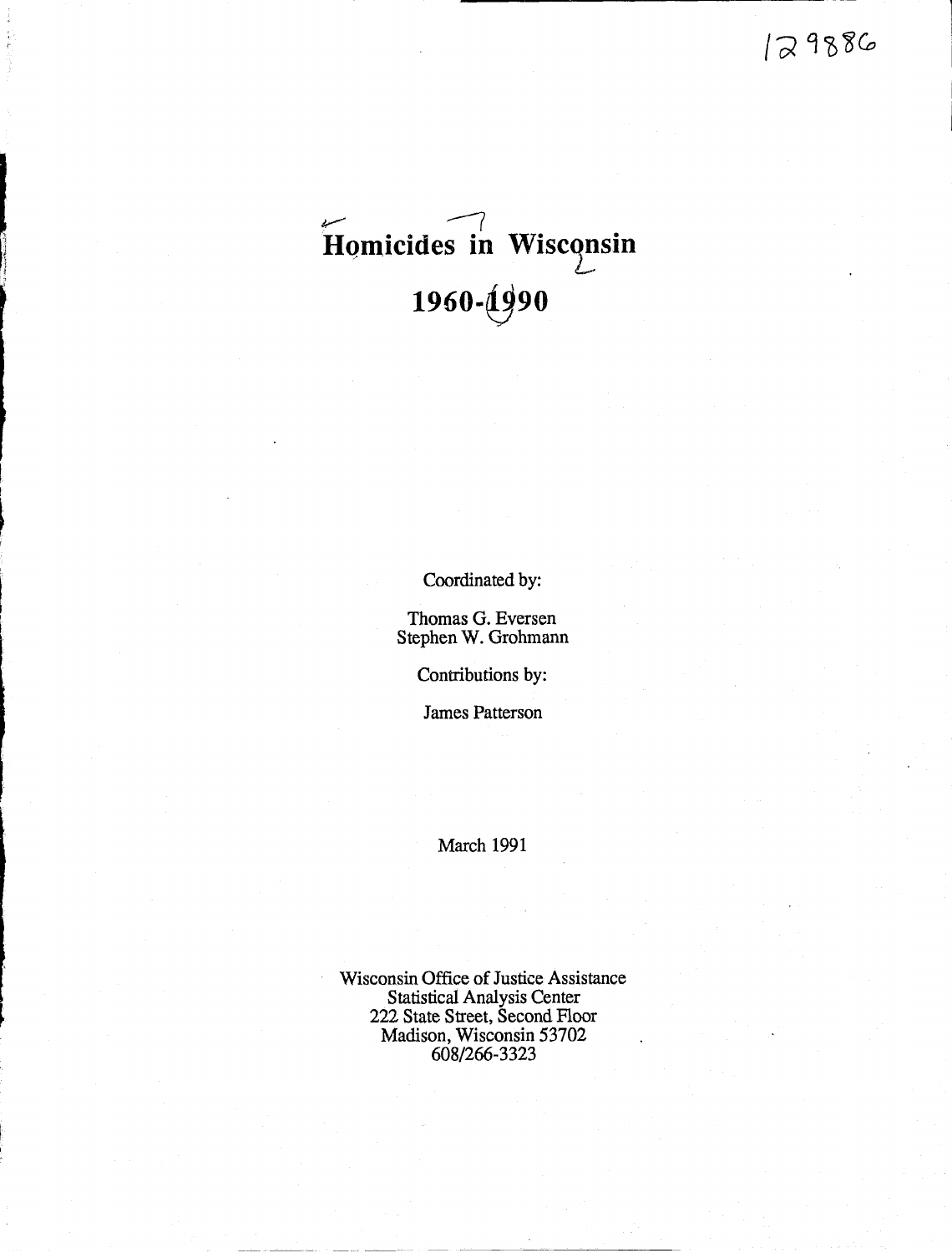#### Wisconsin Office of Justice Assistance • Statistical Analysis Center

The Statistical Analysis Center is a program of the Wisconsin Office of Justice Assistance. The Center collects, analyzes, interprets, and disseminates a variety of criminal and juvenile justice data in Wisconsin. It also provides technical assistance to local criminal justice agencies, provides state and local government with access to federal criminal justice statistical information, and promotes' the development and improvement of criminal justice statistical systems in Wisconsin.

#### Acknowledgements

The Wisconsin Office of Justice Assistance and Statistical Analysis Center wish to express  $\beta$  appreciation to the contributors who provided the data for this report. The homicide data reflected in this report were provided by law enforcement agencies across Wisconsin. We greatly appreciate the assistance of the many Sheriffs, Police Chiefs, and other staff and enforcement personnel of all these agencies over the years, without whom this report would not be possible.

The coordinators of this report also wish to express appreciation to other staff of the Office of Justice Assistance who assisted in the preparation of data for this report: Dean Jefferson, Robert Rettammel, and Jessica Strand.

Homicides in Wisconsin 1960 - 1990 is a publication of the Wisconsin Office of Justice Assistance, Statistical Analysis Center. This report was supported by Grant # 86-BJ-CX-K031, the Wisconsin Statistical Analysis Center Clearinghouse Project, from the U.S. Department of Justice, Bureau of Justice Statistics, Office of Justice Programs. This grant provided 100 percent federal funding of \$179,074 over four years for data and information Clearinghouse activities.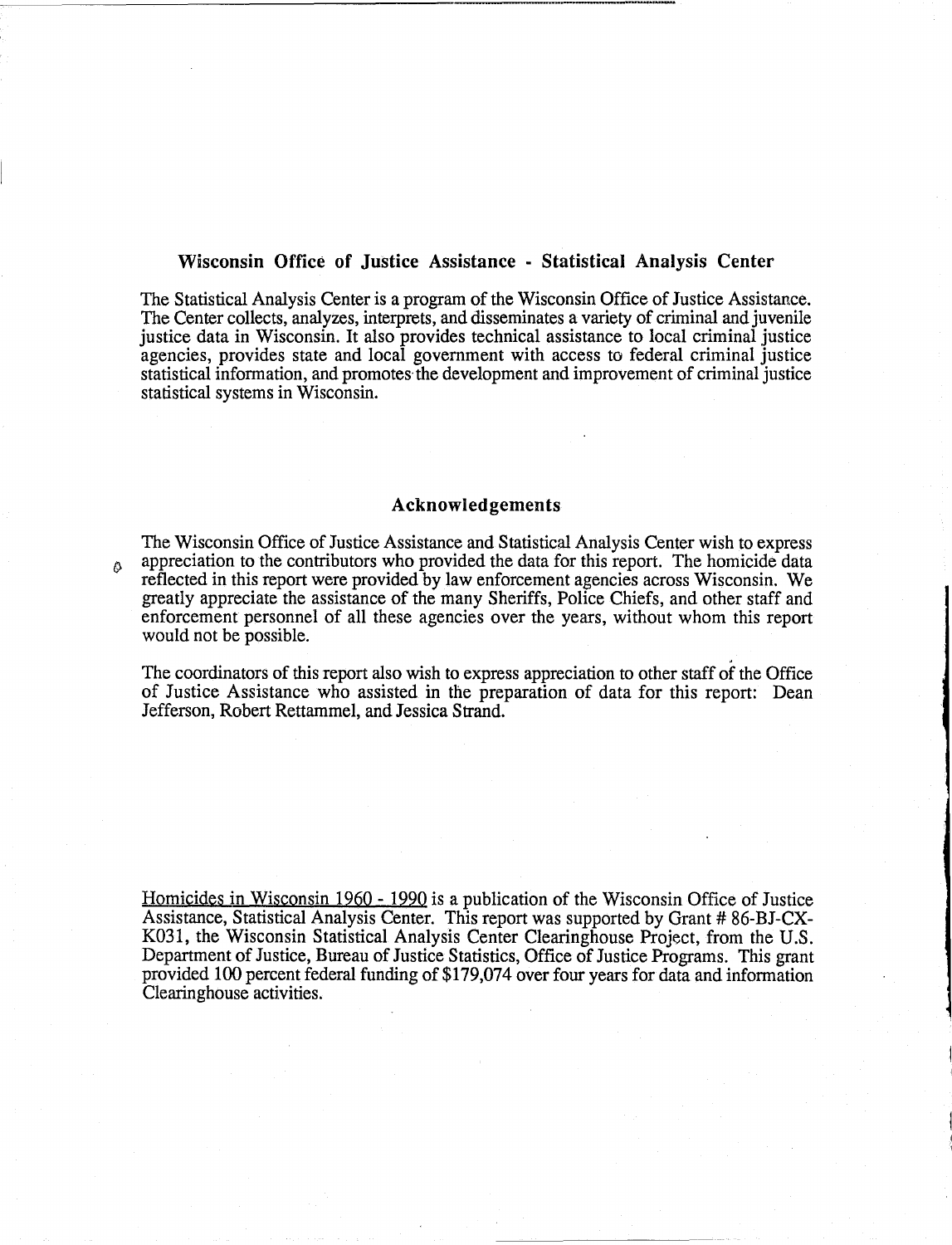### General Trends

- From 1960 to 1990, the number of homicides has increased by 337 percent. In the last ten years, the number of homicides increased 64 percent.
- The increase in the homicide rate has not been as great as the number of incidents, increasing 246 percent in the last thirty years and 52 percent in the last ten years.
- In 1989, Wisconsin's homicide rate of 3.6 per 100,000 residents ranked 39th among all the states. The overall national rate was 8.7 homicides per 100,000 residents.

#### Victims

- In 1990 the typical homicide victim was a 31 year old black male.
- The average victim age declined from 35 in 1984 to 31 in 1990.
- The percentage of black victims increased from 23 percent in 1984 to 55 percent in 1990.

#### **Offenders**

- In 1990 the average homicide offender was a 23 year old black male.
- The percentage of black offenders increased from 31 percent in 1984 to 60 percent in 1990.

### Relationships

- The offender and victim were known to each other in about 80 percent of the cases since 1984.
- Over 90 percent of homicides since 1984 were *intraracial.*

#### Weapons and Circumstances

- The percentage of homicides involving a firearm increased during the last two years.
- Homicides were most likely to result from an argument.

#### Milwaukee

- Milwaukee's proportion of Wisconsin's homicides increased from 40 percent in 1984 to 70 percent in 1990.
- Victims of homicide in Milwaukee were more likely to be young, black, and male.
- The proportion of homicides with firearms increased during the past two years.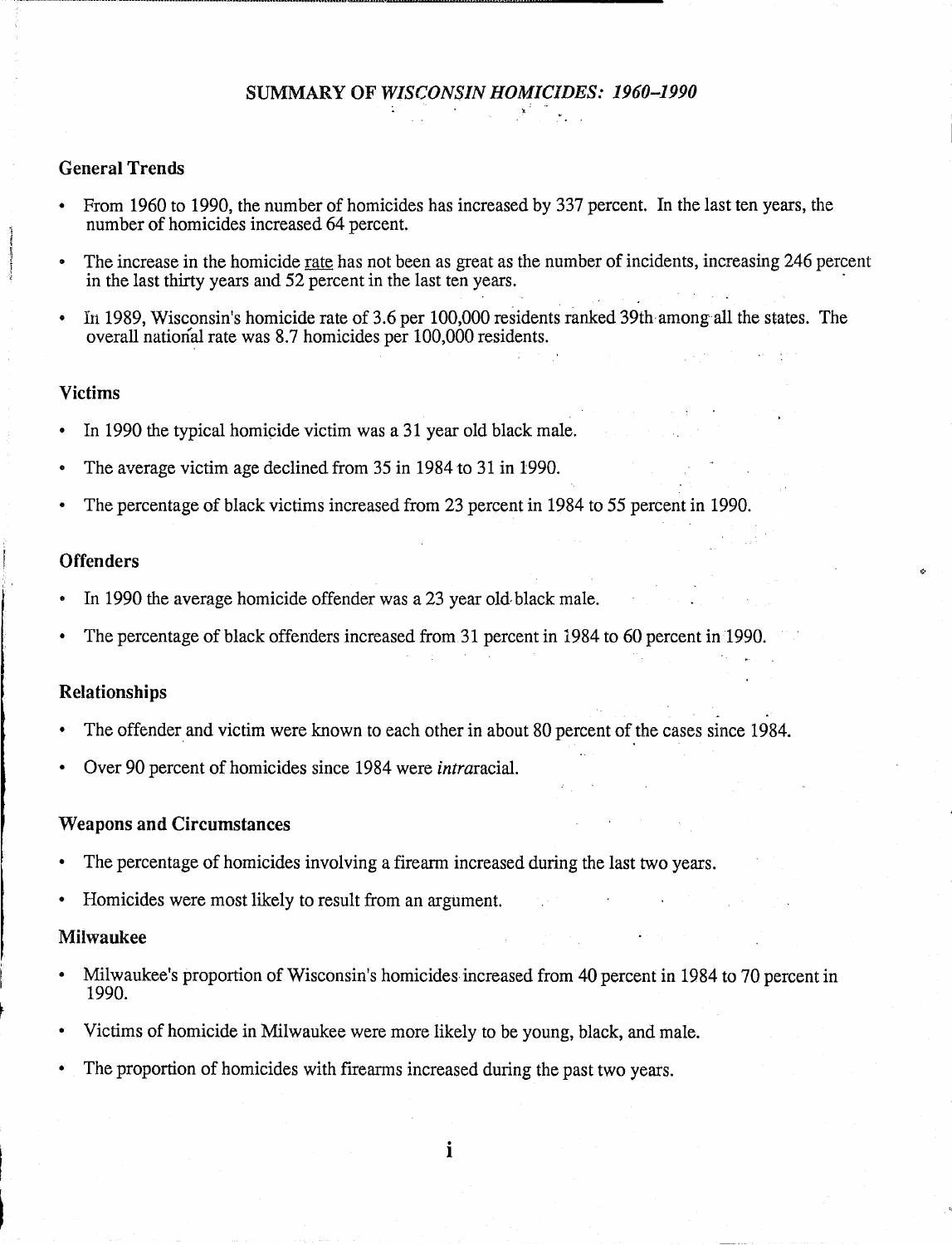### **Table of Contents**

|           |                                                                                                                                       | page         |
|-----------|---------------------------------------------------------------------------------------------------------------------------------------|--------------|
|           | BACKGROUND outlines the general purpose of the report and<br>describes basic methodology.                                             | $\mathbf{1}$ |
| $\bullet$ | TRENDS displays the overall trend in homicides over the last 31<br>years.                                                             | 2            |
|           | THE VICTIM outlines victim chracteristics and describes the<br>'typical' homicide victims over the last seven years.                  | 4            |
|           | THE OFFENDER outlines the chracteristics of the known perpe-<br>trators over the last seven years.                                    | 8            |
|           | RELATIONSHIPS examines the relationship of homicide victims<br>to offenders and examines homicides by race and sex.                   | 10           |
|           | WEAPONS AND CIRCUMSTANCES examines the circum-<br>stances of homicides and weapon usage.                                              | 12           |
|           | MILWAUKEE TRENDS examines Milwaukee homicide patterns<br>and contrasts Milwaukee homicides with those in the balance of<br>the State. | 14           |
|           | <b>MILWAUKEE VICTIMS</b>                                                                                                              | 15           |
|           | <b>MILWAUKEE OFFENDERS</b>                                                                                                            | 16           |
|           | <b>MILWAUKEE RELATIONSHIPS</b>                                                                                                        | 17           |
|           | <b>MILWAUKEE WEAPONS</b>                                                                                                              | 18           |
|           | <b>CONCLUSION</b>                                                                                                                     | 19           |
|           | Appendix A: Homicides By County 1984–1990                                                                                             | 20           |
|           | Appendix B: Weapons Used in Homicides                                                                                                 | 22           |
|           | Appendix C: Relationship of Victim to Offender                                                                                        | 23           |
|           | Data Collection Form                                                                                                                  | 24           |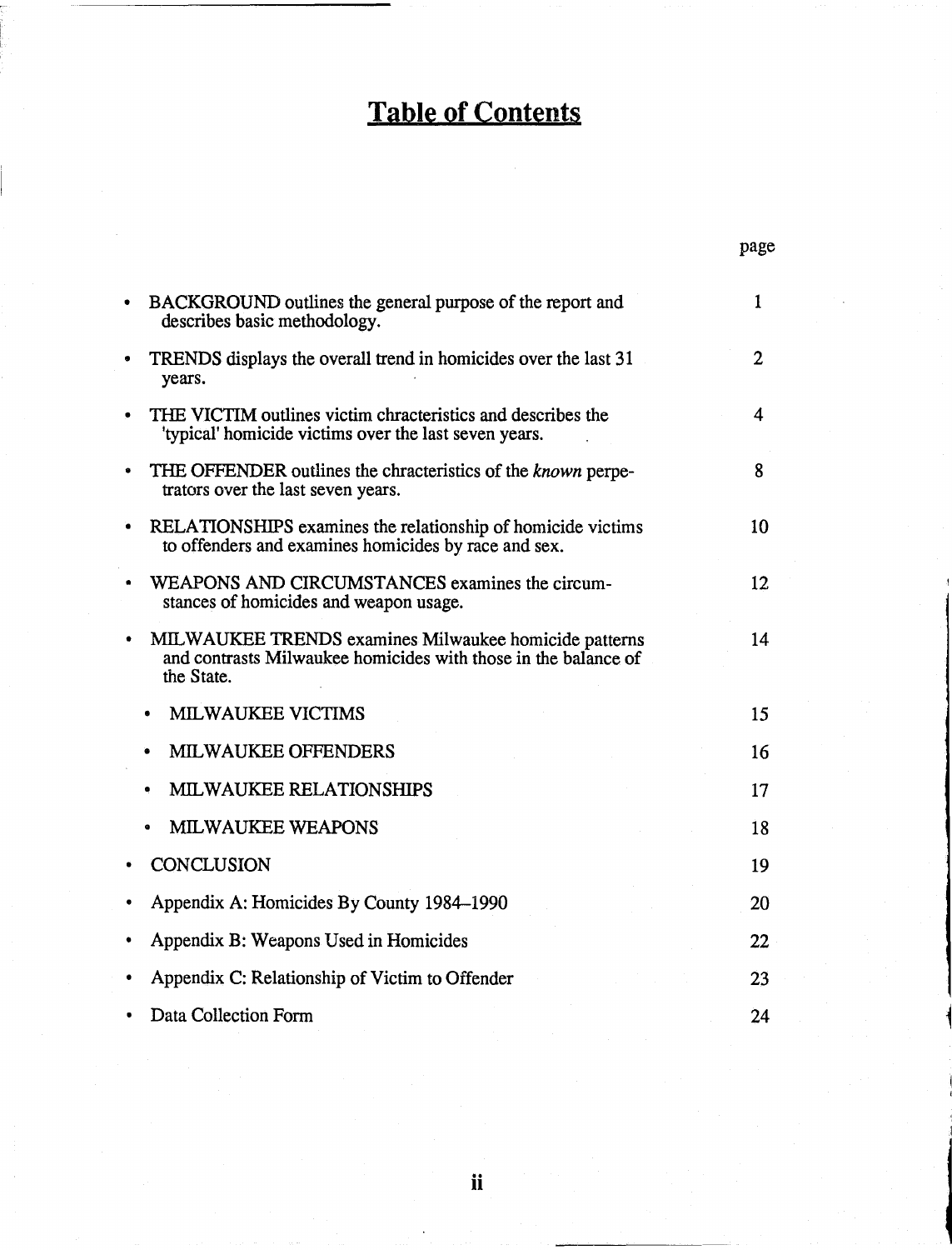This report presents general trends in homicides in the State of Wisconsin between 1960 and 1990. The most detailed analysis is of homicides during the last seven years, 1984-1990. These data include information about the characteristics of the victims and perpetrators of homicide.

DEFINITION: According to the Uniform Crime Reporting system, murder and nonnegligent manslaughter are the willful, nonnegligent killing of one human being by another. The classification of this offense, as for all other Crime Index Offenses, is based on police investigation as opposed to the determination of a court, medical examiner, coroner, jury or other judicial body. Not included in the count for this offense classification are deaths caused by negligence, suicide, or accident; justifiable homicides, which are the killing of felons by law enforcement officers in the line of duty or by private citizens during commission of the felony; and attempts to murder or assaults to murder, which are classified as aggravated assaults.

METHODOLOGY: The data for this report was tabulated from the Uniform Crime Reporting (VCR) system. Specifically, the more detailed information from the last seven years is from the Supplemental Homicide database of the Office of Justice Assistance - Statistical Analysis Center. Population data for calculating homicide rates was interpolated from projections by the Department of Administration. At the time of this preparation, 1990 homicide data were preliminary and could be subject to change when complete data are available.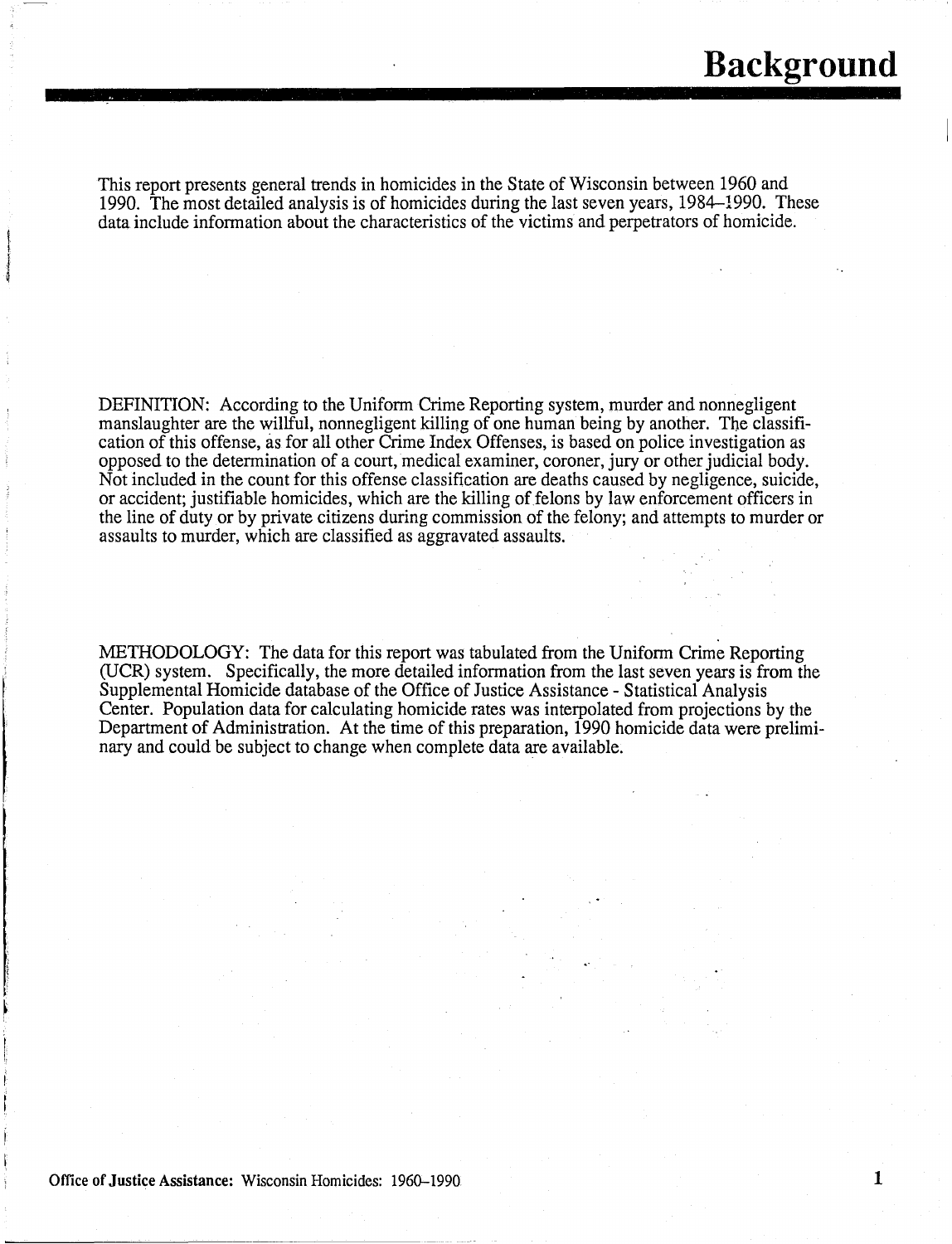## **Trends**

- In the last thirty years, the number of homicides increased 337 percent. The homicide rate per 100,000 population has increased 246 percent.
- In the last ten years, the number of homicides increased nearly 64 percent and the homicide rate has  $\bullet$ increased 52 percent.



**Homicide Rate: 1969-1990** 

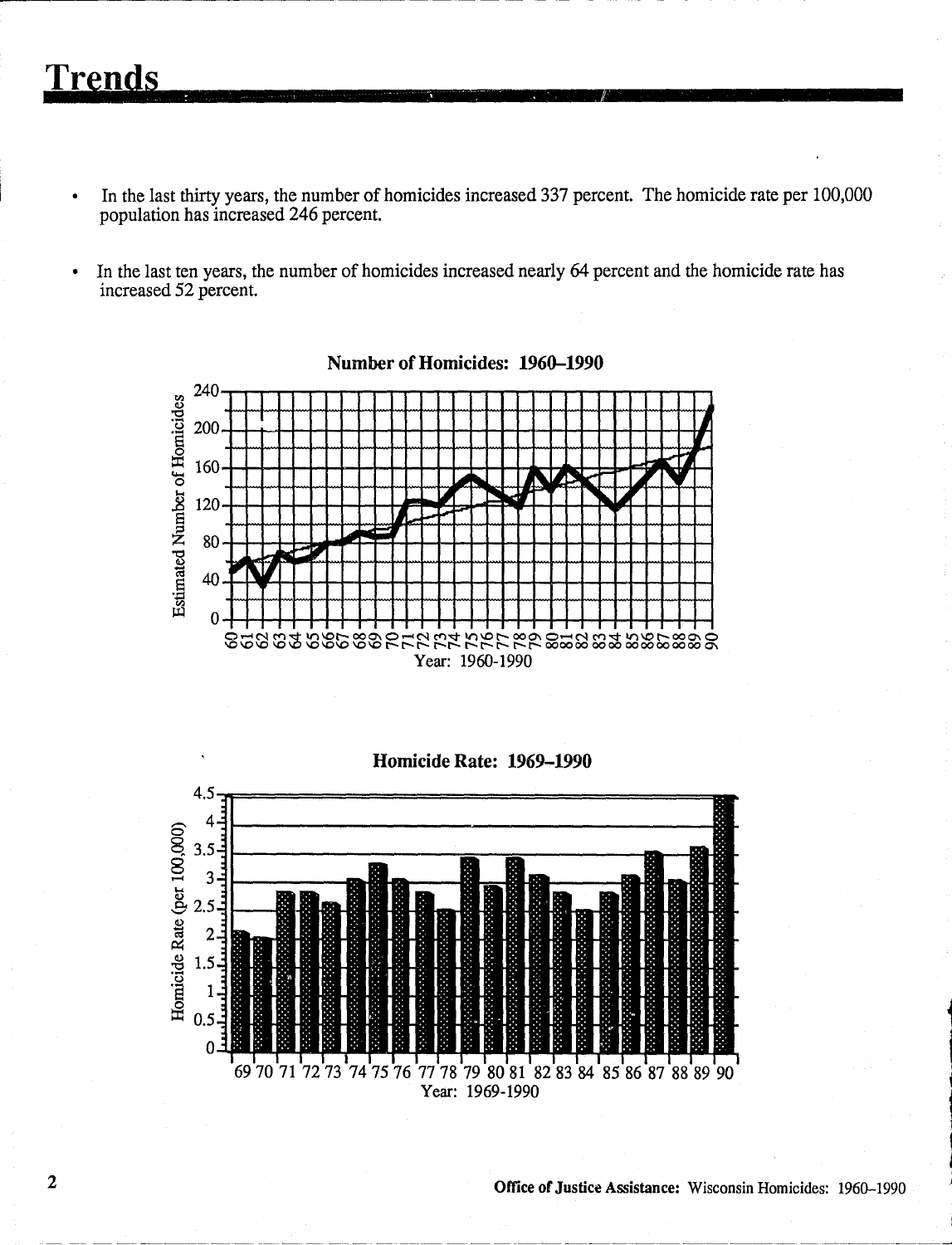#### **INNIBUST LIVER HIMST**

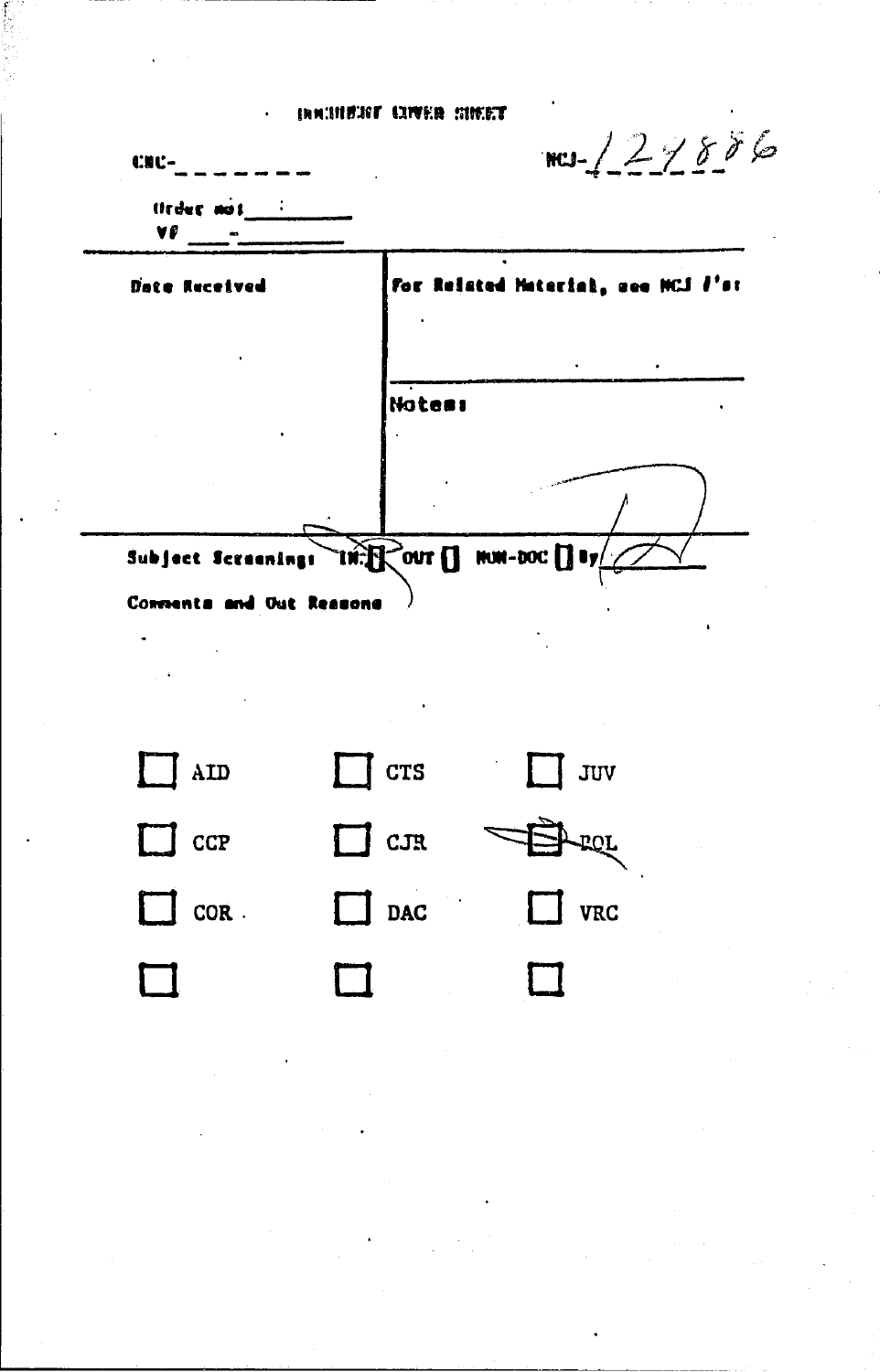$\overline{\mathbf{3}}$ 

**Trends** 



1985

1984

Year: 1979-1989

1986

1988

1989

1987

Homicide Rate by Region: 1979-1989

Homicide Rate (per 100,000)

 $6 -$ 

 $\overline{4}$ 

 $\overline{2}$ 

 $0 -$ 

1979

1980

1982

1981

1983



In 1989, Wisconsin's homicide rate ranked 39th in the Nation.

1989 Homicide Rates:

-Midwest

Wisconsin

đ.

| U.S.      | 8.7 |
|-----------|-----|
| Midwest   | 6.6 |
| Wisconsin | 3.6 |

- Wisconsin's 1990 homicide  $\bullet$ rate was 4.5.
- Homicide: Percent of Total Violent Crimes: 1969-1990
- 0.035  $0.03 0.025 -$ Percent of Total  $0.02$ 0.015  $0.01$  $0.005$  $\boldsymbol{0}$ ខុម ដុងដែងសង្គាំងខ្នង និងនិងនិងនិង Year: 1969-1990
- In the last 20 years, homicide has *decreased* as a proportion of the violent crimes committed.
- However, in the last 5 years, homicide has *increased* slightly as a proportion of the violent crimes.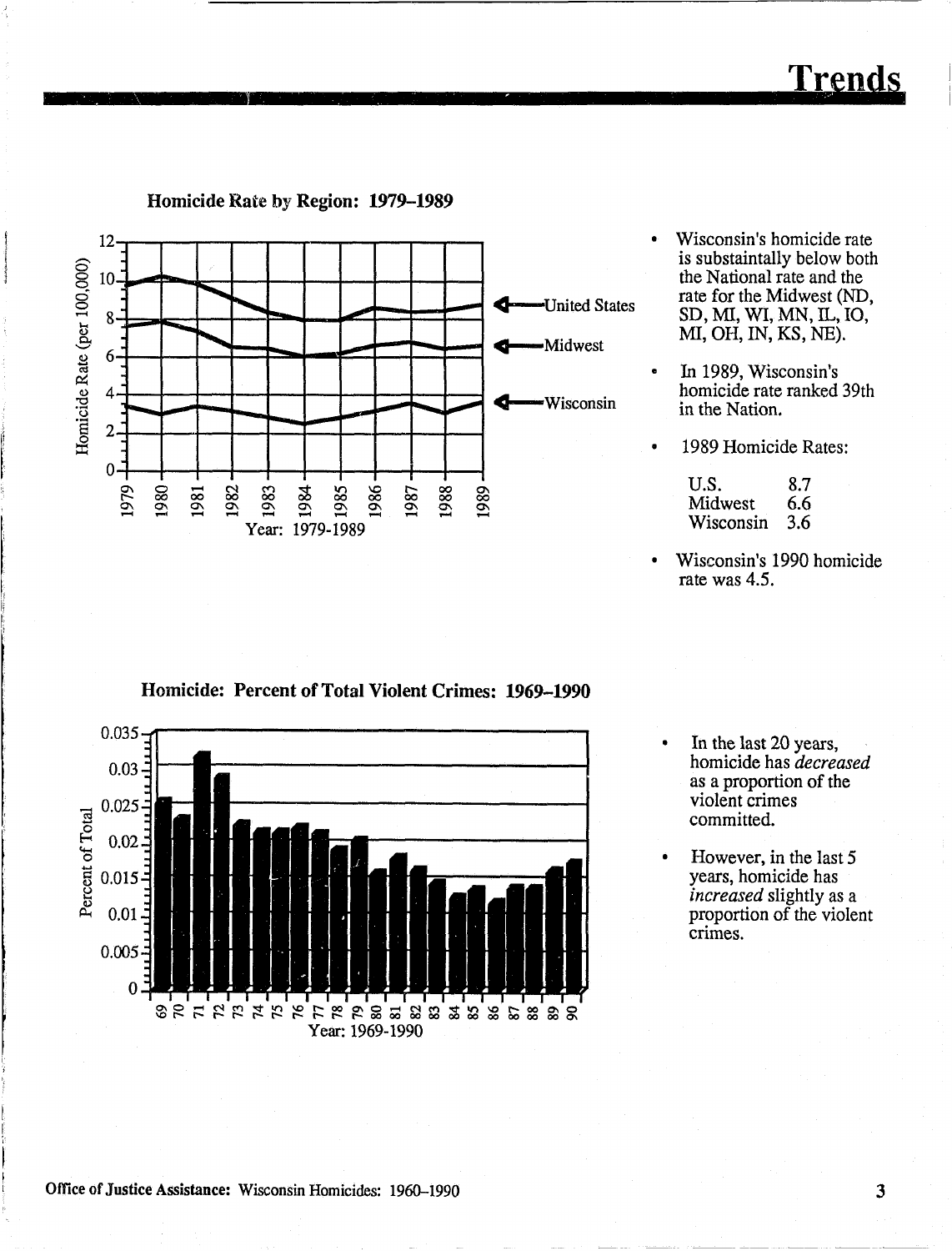# **The victim**

The basic chracteristics of the typical homicide victim are revealed in the following graphs. The typical victim in 1990 was a relatively young black male.



Age of Victim: 1984-1990

Note: In 1988, the age was unknown for two victims.

#### Average Age of Victim

| Year | <u>Average Age</u> |
|------|--------------------|
| 1990 | 31                 |
| 1989 | 32                 |
| 1988 | 35                 |
| 1987 | 34                 |
| 1986 | 31                 |
| 1985 | 34                 |
| 1984 | 35                 |

The age distribution of the victim has been fairly stable over the last seven years, but decreased during the last two years.

- During this period, the oldest victim of homicide was 92.
- The youngest victims of homicide were less than one week old.
- The average age of the victim over the 1984-1990 period was 33 years.
- Age 20-29 is consistently the most frequent age group for homicide victims.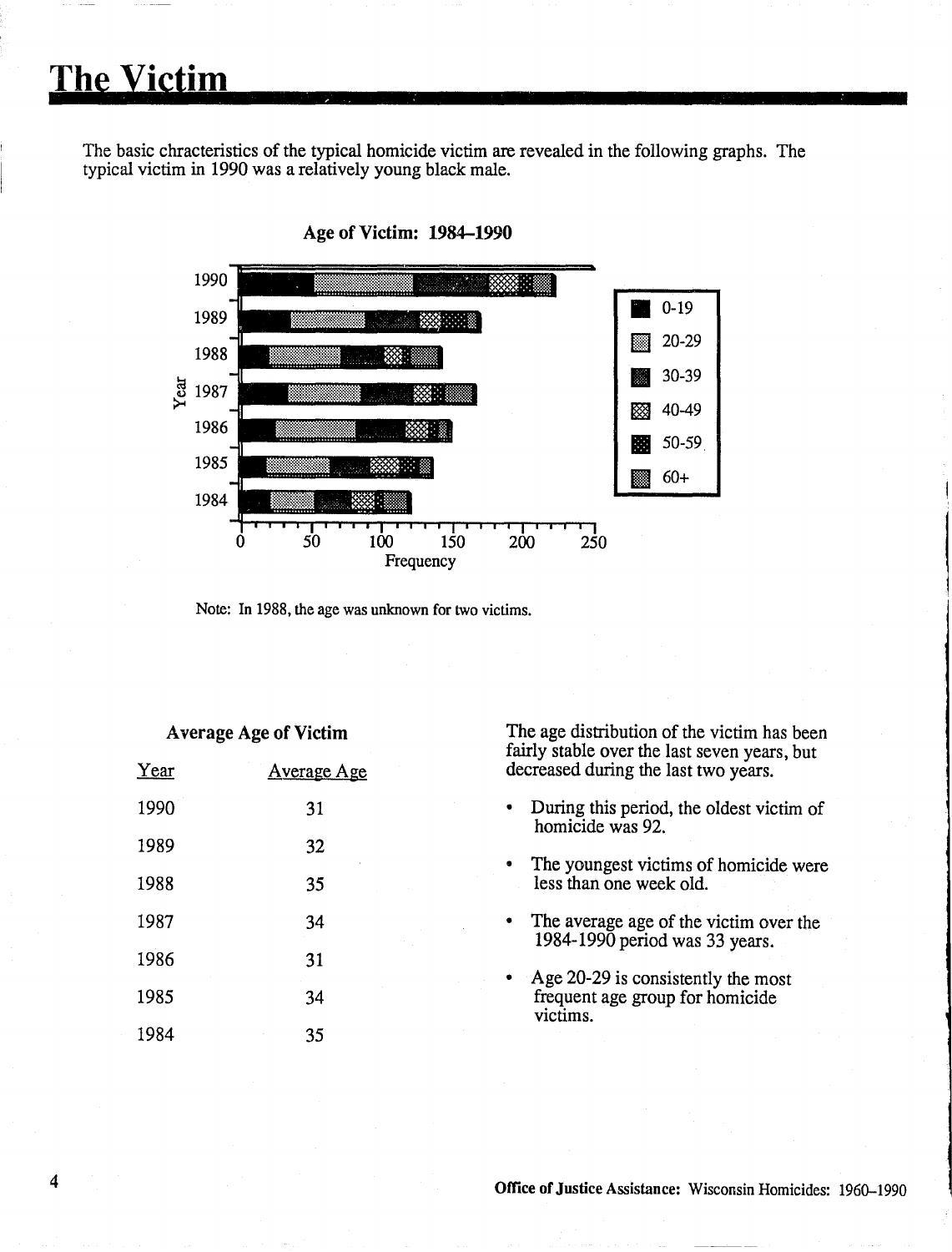### Sex of Victim: 1984-1990



Over the last seven years, the breakdown of male and female victims has remained relatively unchanged.

- 69.8 percent are male.
- 30.2 percent are female.

The race of the victim has undergone considerable change in the last seven years:

- The percent of black victims has more than doubled  $(24\%$  to 57%).
- The number of Asian and Native American victims has remained small.
- The number of black victims more than quadrupled, from 28 to 125 from 1984 to 1990.
- The number of white victims has decreased in 1988 and 1989, but rose again in 1990.



Race of Victim: 1984-1990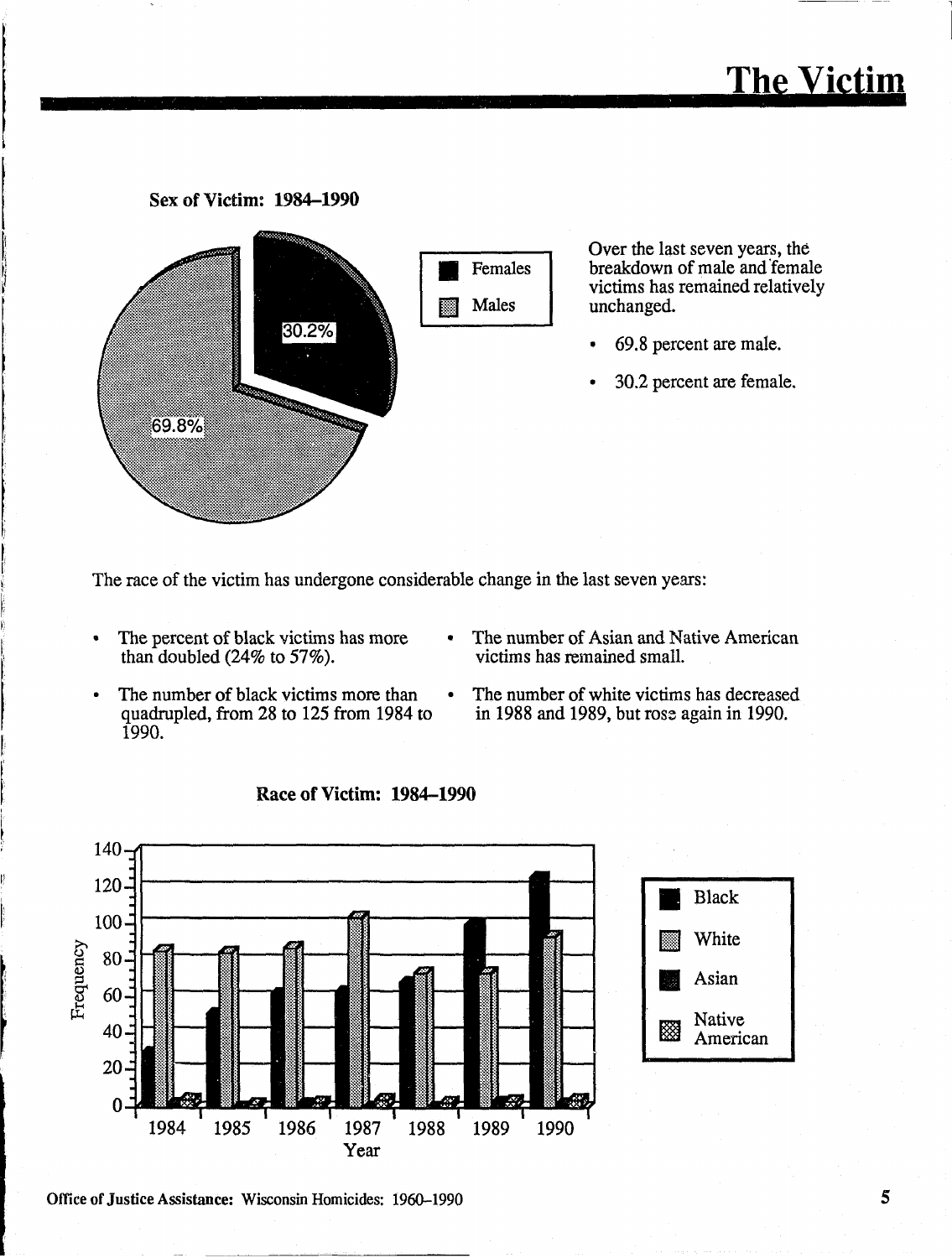The victimization rates for victims of different sex, age, and race categories illustrate the different risks for each of the cohorts. Young men (18-44 years) have the hightest victimization rate. The victimization rate for young males increased sharply during 1989 and 1990. The victimization rate for blacks has increased steadily over the last seven years. In 1990 a black person was more than 10 times as likely to be a victim of a homicide as a white person.



Homicide Rate by Sex: 1984-1990

Homicide Rate by Age: 1984-1990

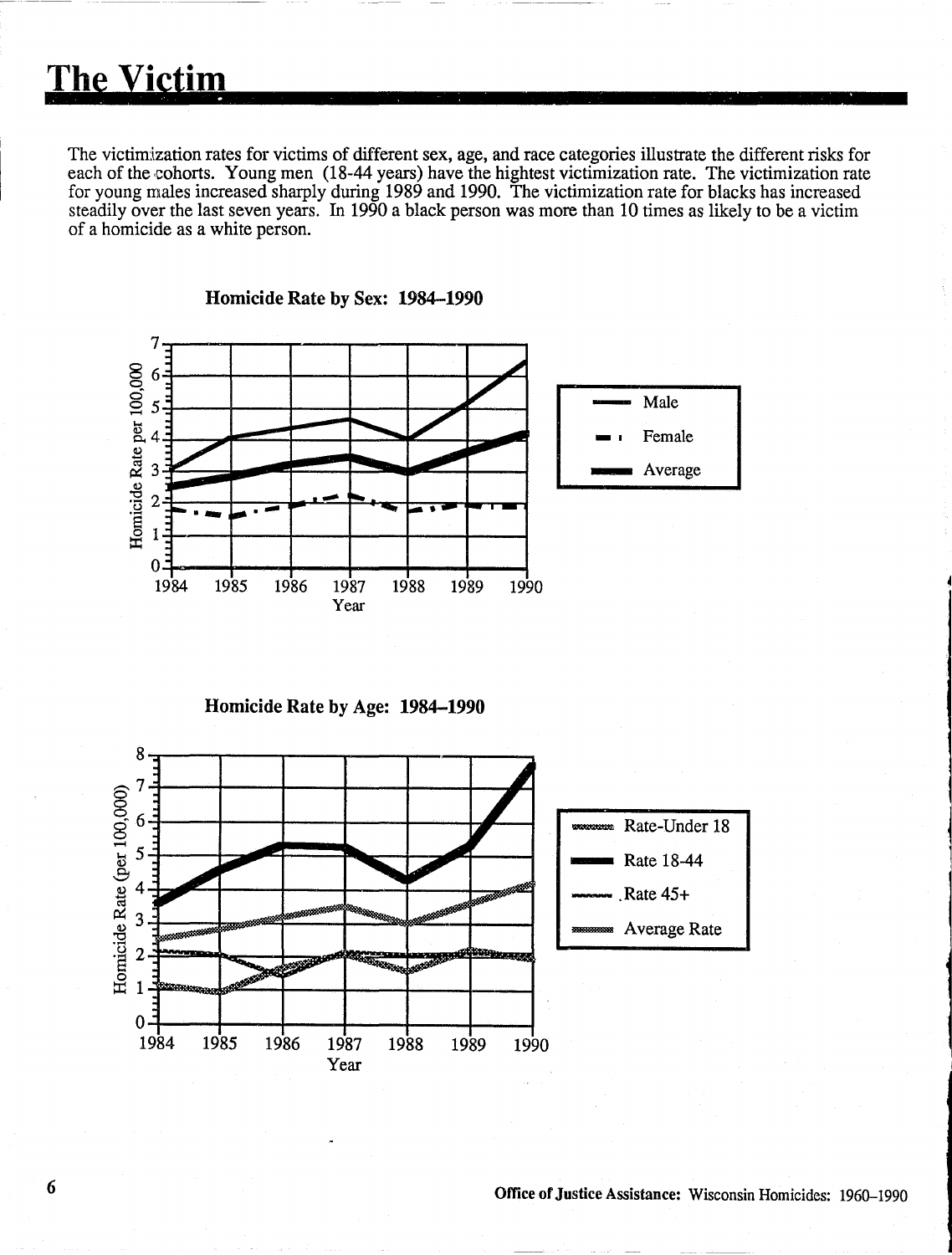## **The Victim**

Homicide Rate by Race: 1984-1990

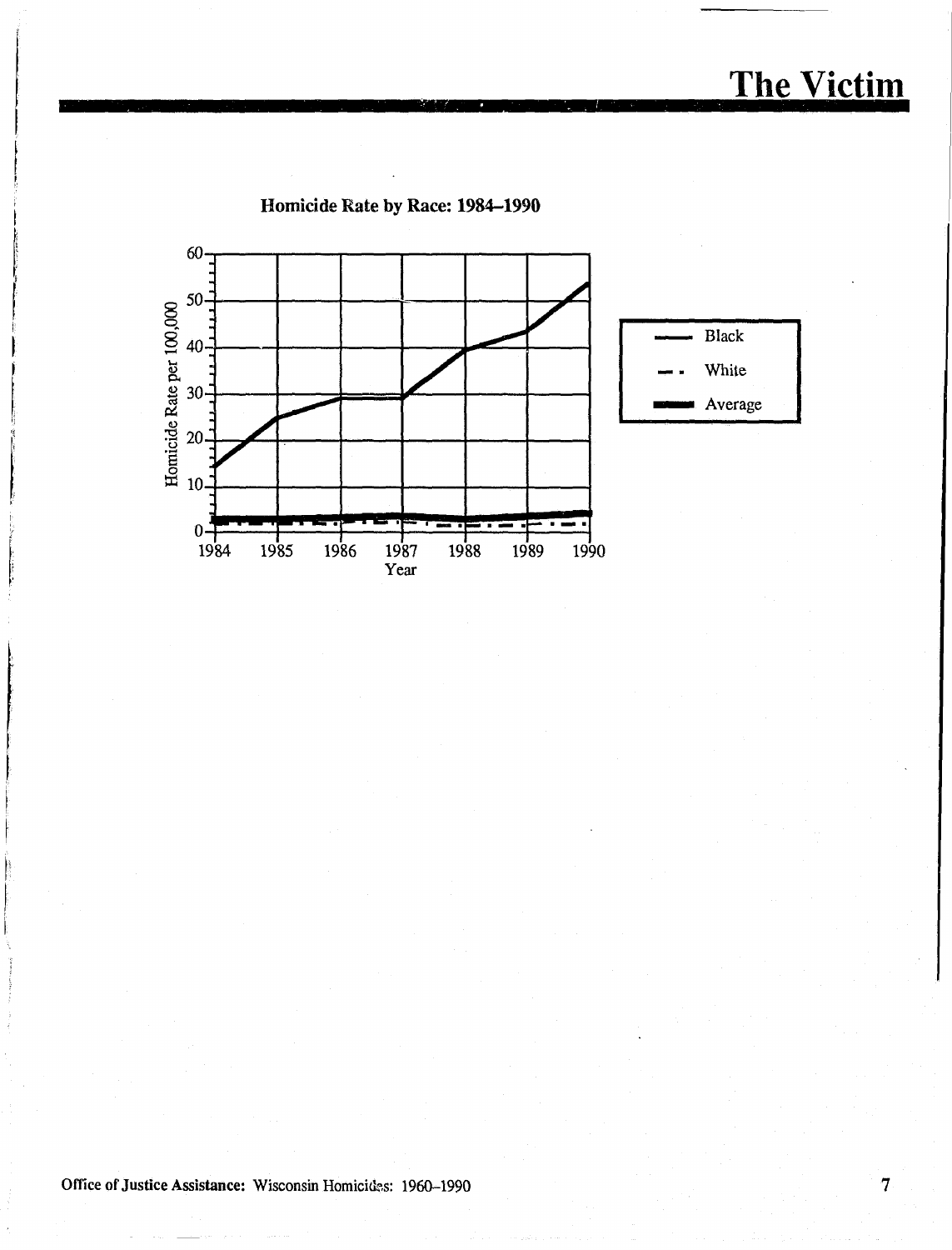### **The offender**

#### • 0-19 II) 20-29 1990 **START COMPANY** 33 1989 1988 怒言 30-39 <sup>~</sup>1987 333 3 **III** 40-49 1986 缀出 III SO-59 1985 88 C. 1984  $\blacksquare$  60+ 88 . . . 88  $\dot{0}$  $20$  $40$ 100  $120$ 60  $80<sup>°</sup>$  $140$ 160 180 Frequency

### Age of Known Offenders: 1984-1990

### Average Age of Offenders

 $Y_{\text{max}}$  Assembly Age

The typical age of the offender was slightly less than the age of the victim. The data for 1984-1990 show that:

| real | Average Age | The oldest offender was 82.<br>$\bullet$                                                  |
|------|-------------|-------------------------------------------------------------------------------------------|
| 1990 | 28          | The youngest offender was 10.                                                             |
| 1989 | 30          | The average age of the offender was 30<br>٠                                               |
| 1988 | 31          | years.                                                                                    |
| 1987 | 29          | The most frequent age group, like that of<br>$\bullet$<br>the victim, was 20 to 29 years. |
| 1986 | 29          |                                                                                           |
| 1985 | 30          | Note: In approximately 20 percent of the cases, the age<br>of the offender is unknown.    |
| 1984 | 30          |                                                                                           |
|      |             |                                                                                           |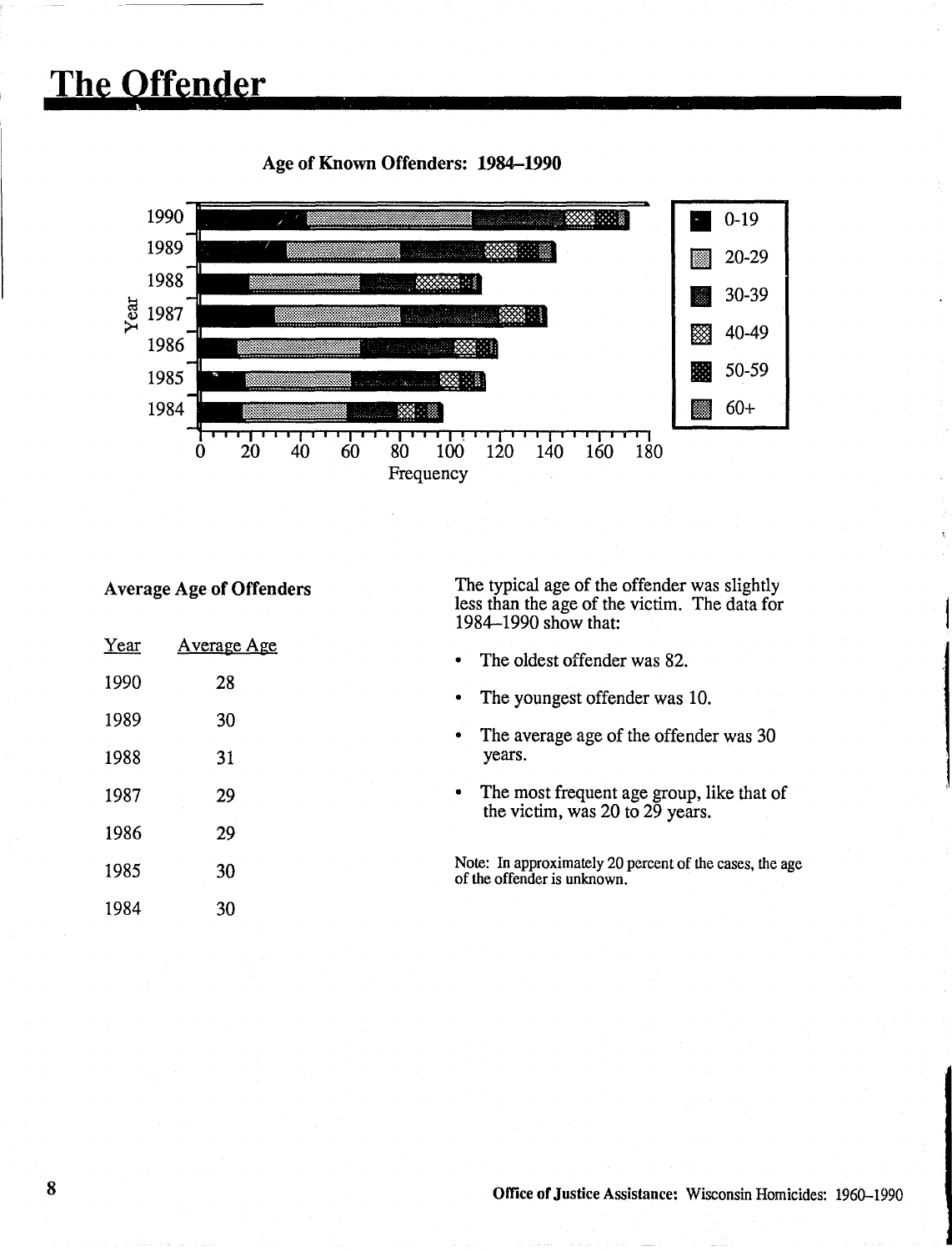# **The offender**

Sex of Known Offenders: 1984-1990



Considering only the sex of known offenders:

- 85.9 percent were male.
- 14.1 percent were female.

Race of Known Offenders: 1984-1990



The racial breakdown of offenders when race was known (race was unknown in 18.5% of the cases) indicates:

- From 1984-1990, when race was known, the offender was black in 46.7 percent of the cases.
- .. The percent of black offenders increased from 31 percent in 1984 to 60 percent in 1990.
- Asians and Native Americans commit few homicides in the State.
- Except for 1988, the fluctuation in the number of homicides by white offenders has been minimal.
- Since 1988, the number of black homicide offenders has steadily increased.

\_\_\_\_ ----~~-~~~~-~-~-~----'--------------II

Office of Justice Assistance: Wisconsin Homicides: 1960–1990 9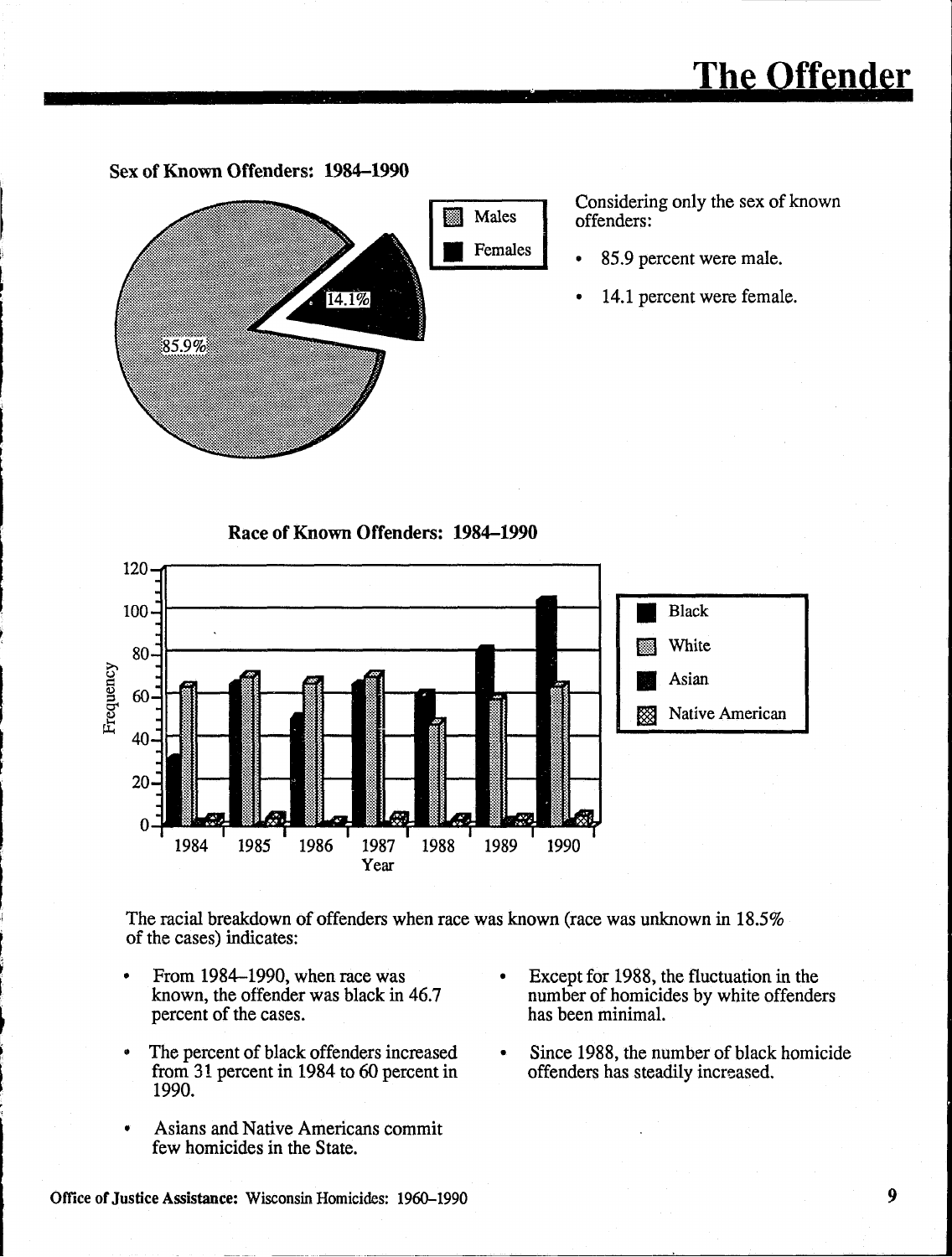### **Relationships =**



Relationship of Offender to Victim 1984-1990

In most cases, the victim and offender in a homicide knew each other. The offender and victim were strangers to each other between 10 and 20 percent of the time  $(10.8\% \text{ in } 1990).$ Additional clearances for 1990 homicides will likely reveal more infomation about the relationships between victim and offender. (See Appendix C for actual relationship figures.)

Relationship of Offender to Victim by Sex of Victim: 1984-1990



The data reveal that female victims were more likely to have had a "significant other" relationship (spouses, boyfriends, girlfriends and homosexual relationships) with the offender. Overall, female victims were more likely to have known the offender than male victims (72.5% for females and 62.6% for males).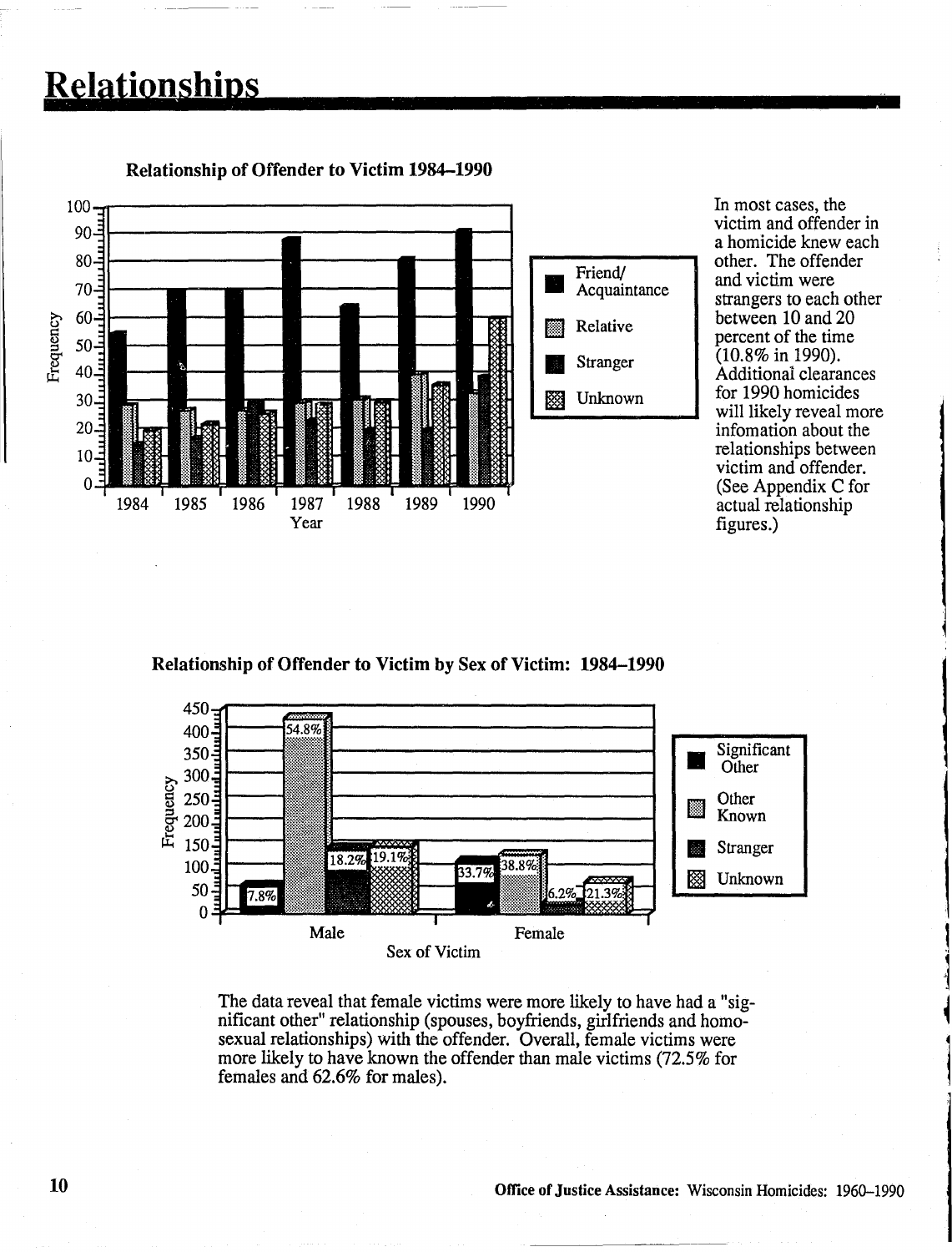

The data from 1984 to 1990 indicate that most homicides were *intraracial* (of the same race). Black offenders have a slighly higher tendency towards *interracial* (of a different race) homicide.

**Relationships** 

Sex of Known Offender by Sex of Victim: **1984-1990** 



An anaylsis of victim and offender reveals that both sexes were likely to kill males than females. However, a female offender . was *more* likely to kill a man than was a male offender.

I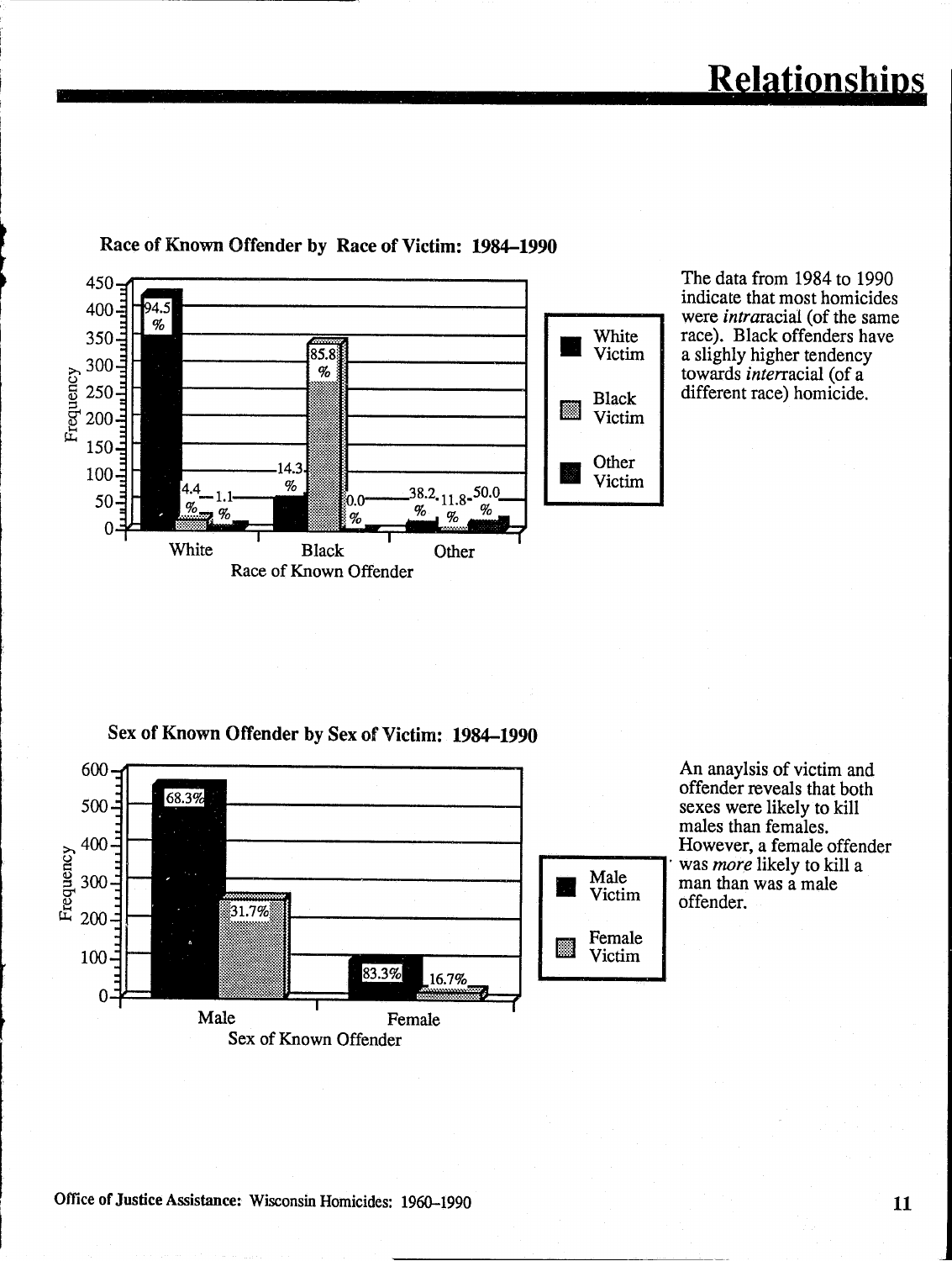## **weapons and circumstances**



Circumstances of Homicides: 1984-1990

The available classifications of the circumstances of homicides are fairly broad. According to the information provided, the most frequent circumstance of a homicide is an argument, although details of the argument are not available.



Type of Weapon Used: 1984-1990

Firearms are the preferred weapons of murderers (63% in 1990). Homicides involving a firearm increased notably during 1989 and 1990. The next most common type of weapons used were cutting instruments, which were used in 21.7 percent of homicides from 1984 to 1990. (See Appendix B for actual weapon use figures.)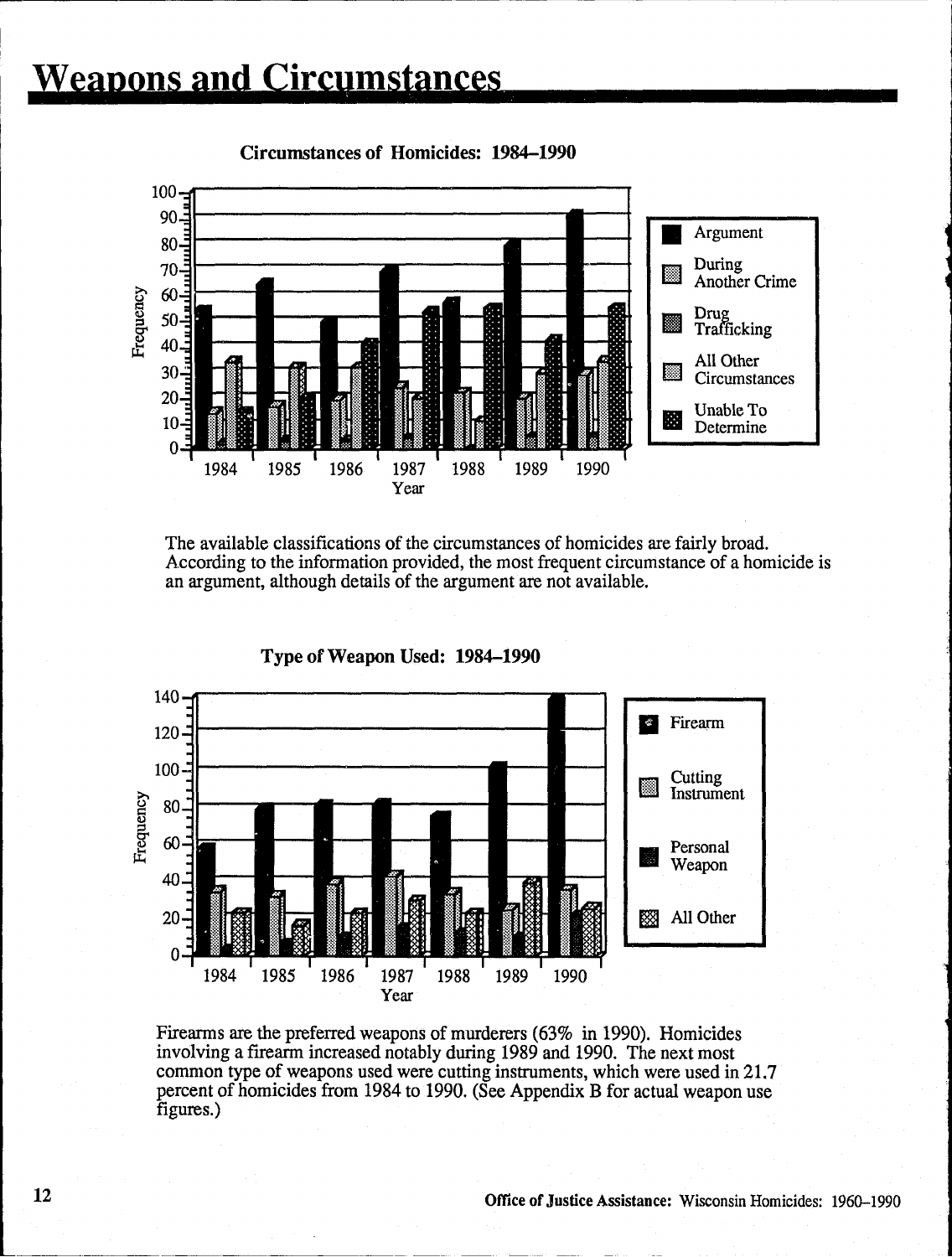### **weapons and circumstances**

Breakdown of Firearm Use: 1984-1990



Of the firearms used, handguns were the most common type of firearm. Handguns comprised 38.1 percent of *all* weapons used in homicides from 1984 to 1990 (see Appendix B).

Weapon Use by Sex: 1984-1990



The breakdown of weapon by victim sex reveals that firearms were used more frequently against male victims then female victims.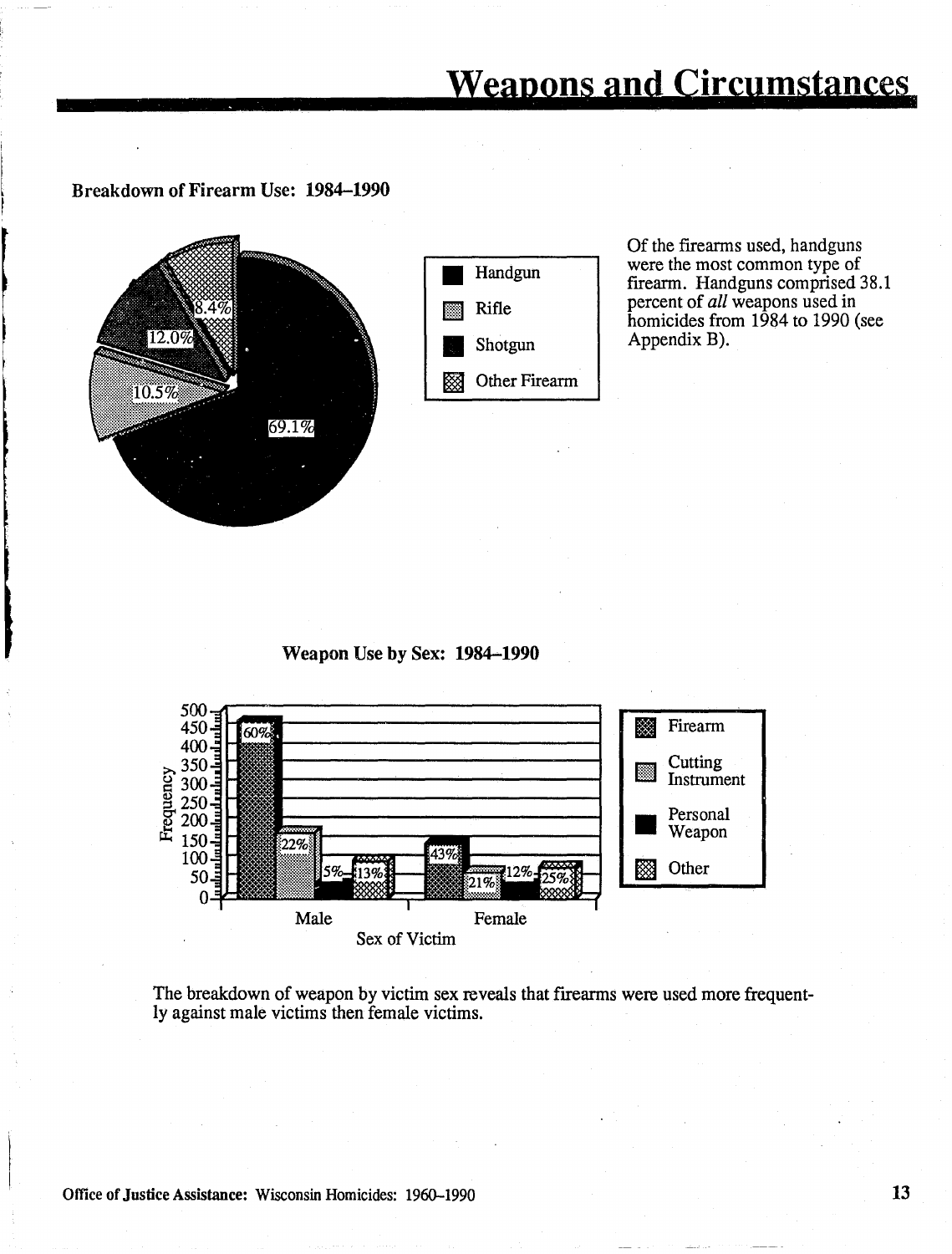## **Milwaukee Trends**

The City of Milwaukee has accounted for an increased proportion of the homicides in the State in recent years (up from 54% in 1980 to 70% in 1990). This section compares some of the trends in Milwaukee to the rest of the State.

| Year | <b>State Total</b> | City of<br>Milwaukee<br>Total | Milwaukee's<br>Percent of<br>the Total |
|------|--------------------|-------------------------------|----------------------------------------|
| 1980 | 136                | 74                            | 54%                                    |
| 1981 | 159                | 71                            | 45%                                    |
| 1982 | 141                | 60                            | 43%                                    |
| 1983 | 128                | 51                            | 40%                                    |
| 1984 | 117                | 47                            | 40%                                    |
| 1985 | 136                | 69                            | 51%                                    |
| 1986 | 153                | 84                            | 55%                                    |
| 1987 | 170                | 93                            | 55%                                    |
| 1988 | 145                | 81                            | 56%                                    |
| 1989 | 177                | 113                           | 64%                                    |
| 1990 | 223                | 155                           | 70%                                    |

### Number of Homicides: State of Wisconsin, City of Milwaukee: 1980-1990

National Homicide Rate (for Cities 500,000 .1,000,000) Compared to the City of Milwaukee: 1980-1989



Compared to other cities of 500,000-1,000,000 population, Milwaukee's homicide rate has remained below the national rate. However, in the last few years, Milwaukee's rate has begun to approach the national average. In 1990, Milwaukee's homicide rate was 25.8.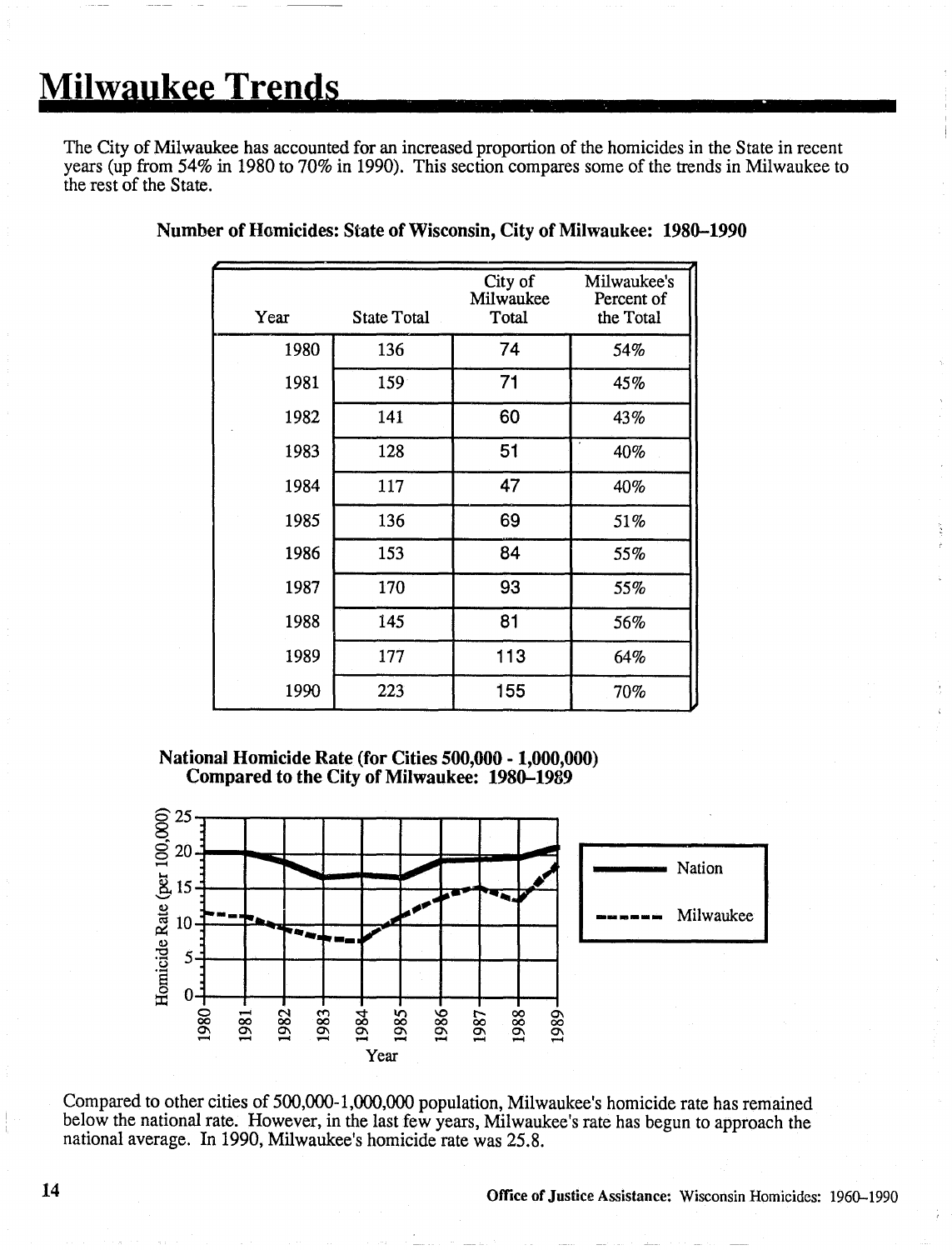

### Number of Homicide Victims by Sex in Milwaukee: 1984-1990





### A verage Age of Homicide Victims in

| Year | <u>Average age</u> |
|------|--------------------|
| 1984 | 32                 |
| 1985 | 36                 |
| 1986 | 30                 |
| 1987 | 31                 |
| 1988 | 31                 |
| 1989 | 27                 |
| 1990 | 29                 |

Based on 1984 to 1990 data, the victim profile for Milwaukee differed from the rest of the State. In Milwaukee, victims were predominately male  $(78.2\%)$  and black  $(68.1\%)$ . Victims in the balance of the State were less frequently male (55.7%) and more frequently white (86.7%). The average age of victims in Milwaukee was nearly a year below the average for the rest of the State. The great disparity in the race of victims can be accounted for in part by population makeup.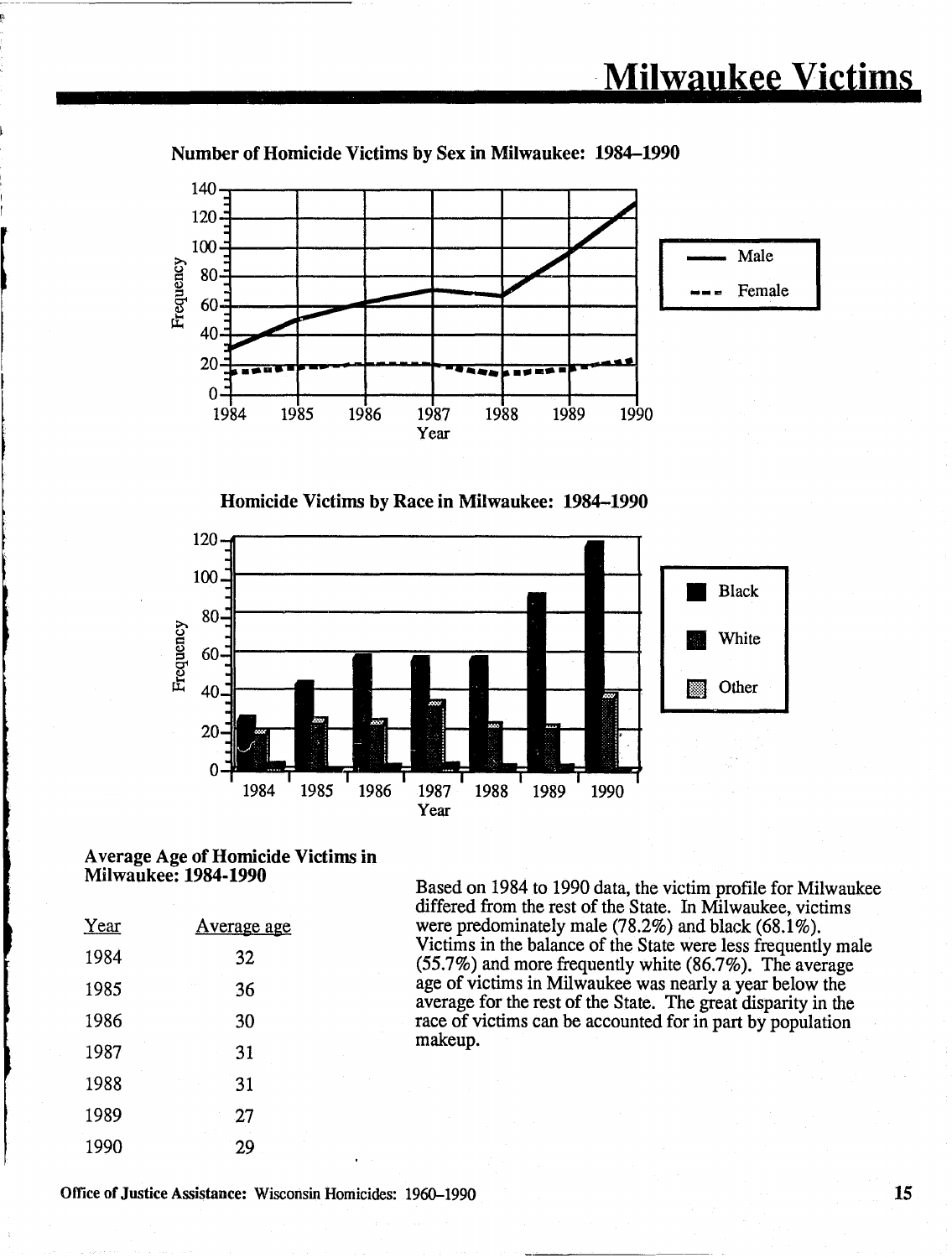

Homicide Offenders by Sex in Milwaukee: 1984-1990

Homicide Offenders by Race in Milwaukee: 1984-1990



#### Average Age of Homicide Offenders in Milwaukee: 1984-1990

| Year | <u>Average Age</u> |
|------|--------------------|
| 1984 | 29                 |
| 1985 | 30                 |
| 1986 | 29                 |
| 1987 | 27                 |
| 1988 | 31                 |
| 1989 | 28                 |
| 1990 | 27                 |

For 1984-1990, the profile of offenders in Milwaukee generally parallels the offender profile for the rest of the State, except for race. When the sex of the offender was known, the offenders was over 80 percent male. The average age of the offender was less than one year below the average for the rest of the State. However, the race of the offender was predominately black (74%) in the City of Milwaukee, compared to the predominately white offender (83%) in the balance of the State. Like elsewhere in the State, most homicides in Milwaukee are intraracial.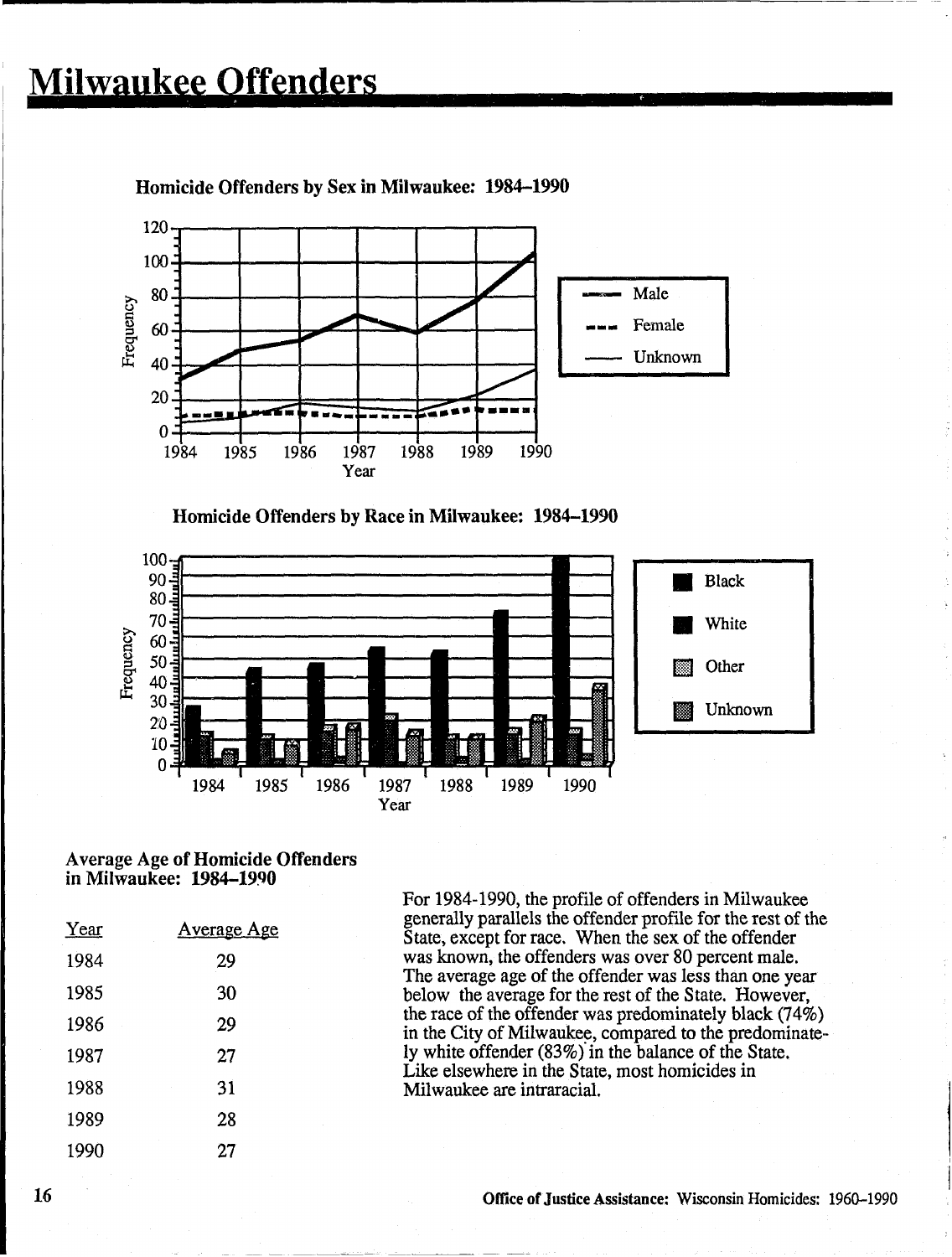

### **Relationship of Offenders to Victims in Milwaukee: 1984-1990**

In most Milwaukee cases, the offender was known to the victim. During the 1984-1990 period, however, the percentage of "stranger" homicides was six percent higher in the City of Milwaukee than in the remainder of State. The large portion of unknown relationships in 1990 may reflect the lag time for clearances (that is, as more cases are cleared, the relationships will be known.) (See Appendix C for actual relationship data.)



**InterraciaIllntraracial Homicides: City of Milwaukee Compared to the Balance of the State: 1984–1990** The pattern of interracial/

intraracial homicides differs between the City of Milwaukee and the balance of the State.

- In Milwaukee from 1984 to 1990, interracial homicides with black offenders were 11percent of all black offender homicides, 10 percent of homicides with white offenders were interracial homicides.
- For the balance of the State, interracial homicides were 41.9 percent for black offenders and 2.2 percent for white offenders.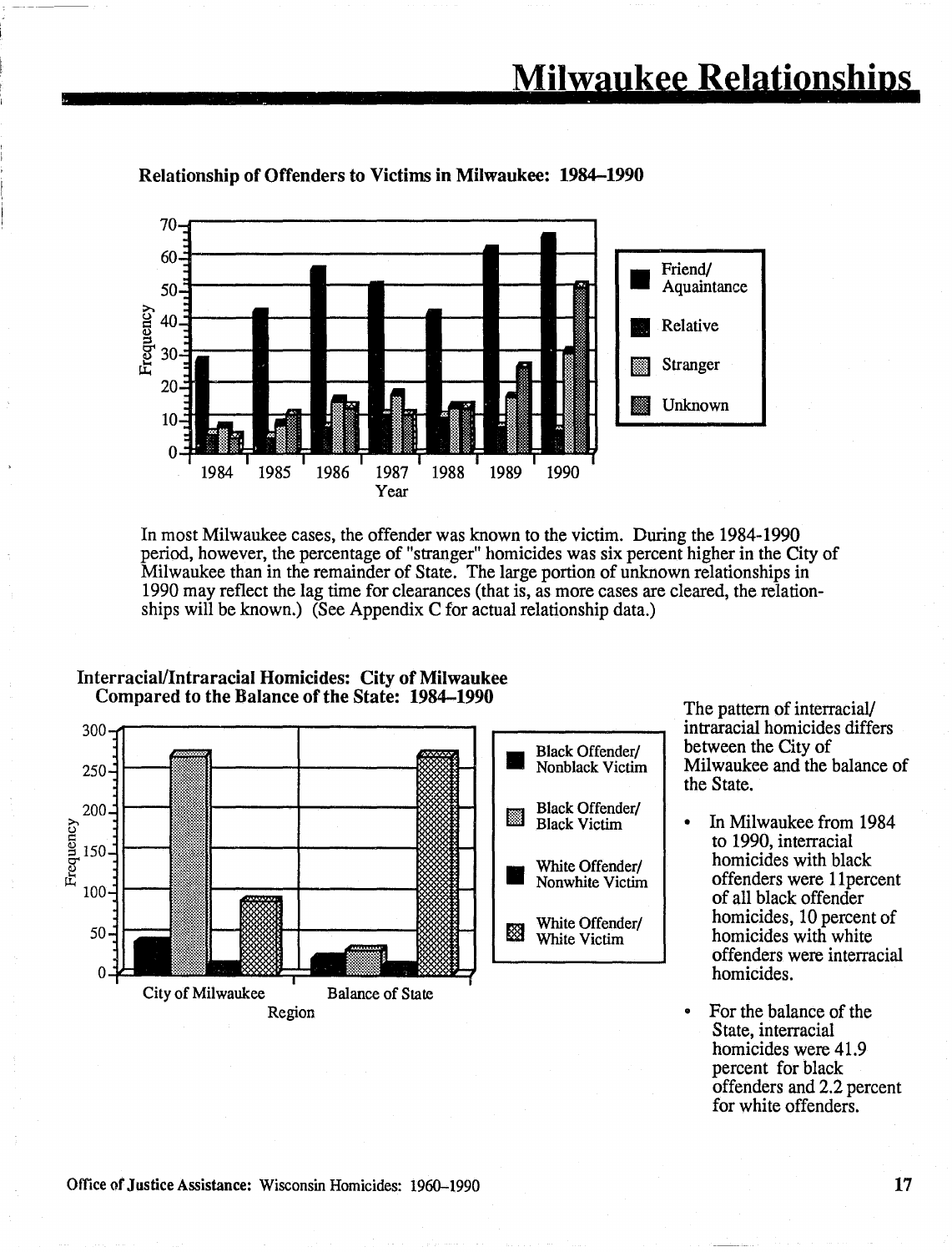### Breakdown of Weapon Use for Milwaukee: 1984-1990



Weapon use in homicides in Milwaukee showed somewhat different patterns than the rest of the State. There was a higher instance of firearm use, and within that category, a higher instance of handgun use. In fact, over the last seven years, 44 percent of all Milwaukee homicides involved handguns, compared to 30 percent for the balance of the State. During only the last two years the difference is even greater, with almost 50 percent of Milwaukee homicides involving handguns and twothirds involving firearms of all types. (See Appendix B for specific weapon use figures.)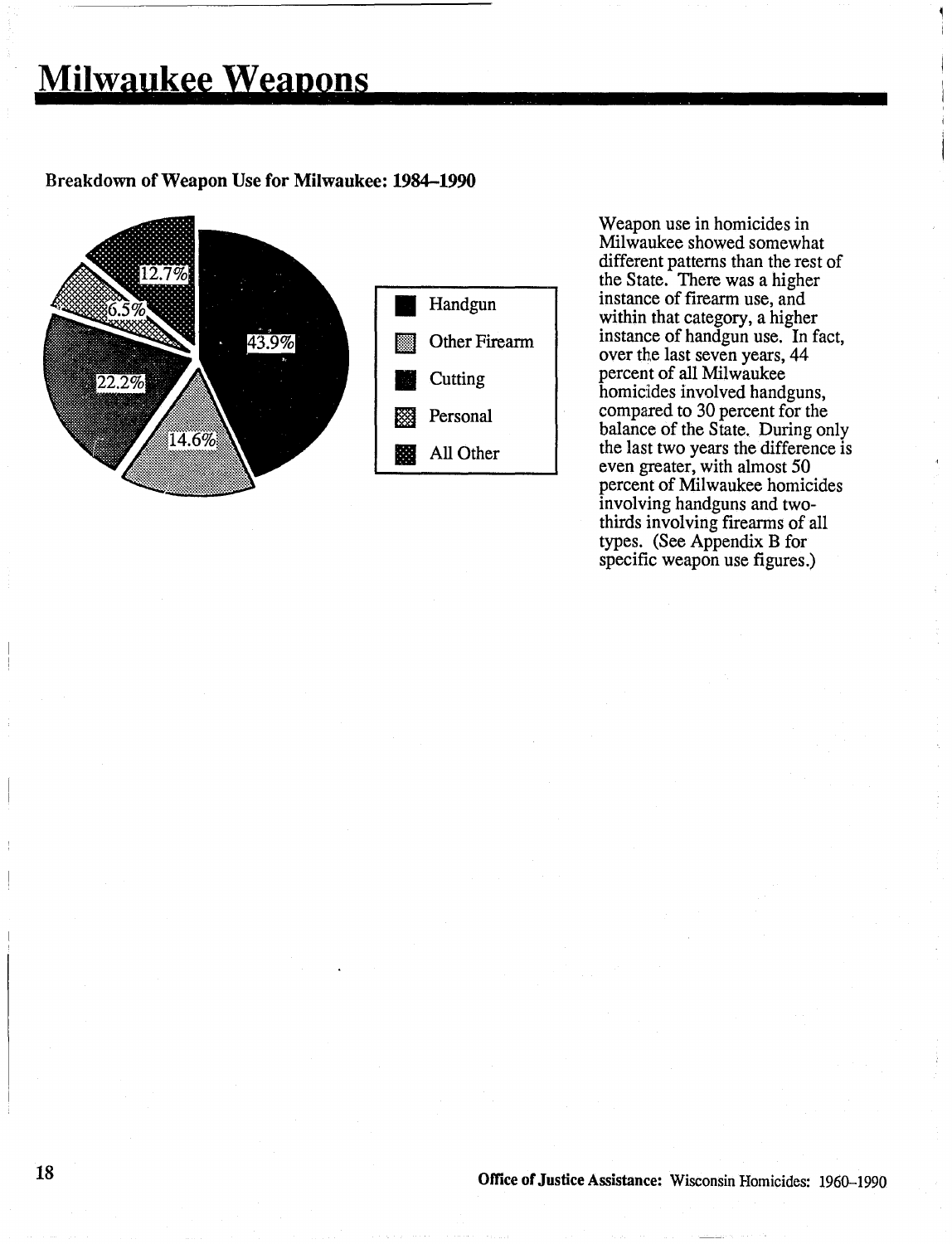While the number of homicides in Wisconsin has increased by 337 percent in the past thirty years, some of the most dramatic changes have occurred in the past two years. The total number of homicides has increased by nearly 54 percent in two years, from 145 in 1988 to an estimated 223 in 1990.

The major reason for the sharp increase in Wisconsin homicides in the past two years has been a dramatic increase in homicides in the City of Milwaukee. While homicides in Milwaukee have nearly doubled from 1988 (81 homicides) to 1990 (155 homicides), the number of homicides reported in the remainder of the State remained quite stable (64 in 1988, 64 in 1989, and 68 in 1990). As a result, the proportion of all Wisconsin homicides accounted for by the City of Milwaukee has increased from 56 percent in 1988 to 70 percent in 1990.

Since several characteristics of Milwaukee homicides are quite different from those in the rest of the State, overall patterns in Wisconsin homicides have changed in recent years, reflecting the preponderance of Milwaukee cases. For example, victims of Milwaukee homicides were more likely to have been young black males. Also, as shown in Appendix B, Milwaukee homicides were much more likely to have involved the use of firearms, particularly handguns.

Despite the dramatic increase in the number of Wisconsin homicides in recent years, this increase can be viewed in a national perspective. While the 1990 homicide rate per 100,000 residents was about 4.5 in Wisconsin, this figure is still about one-half that of the United States as a whole.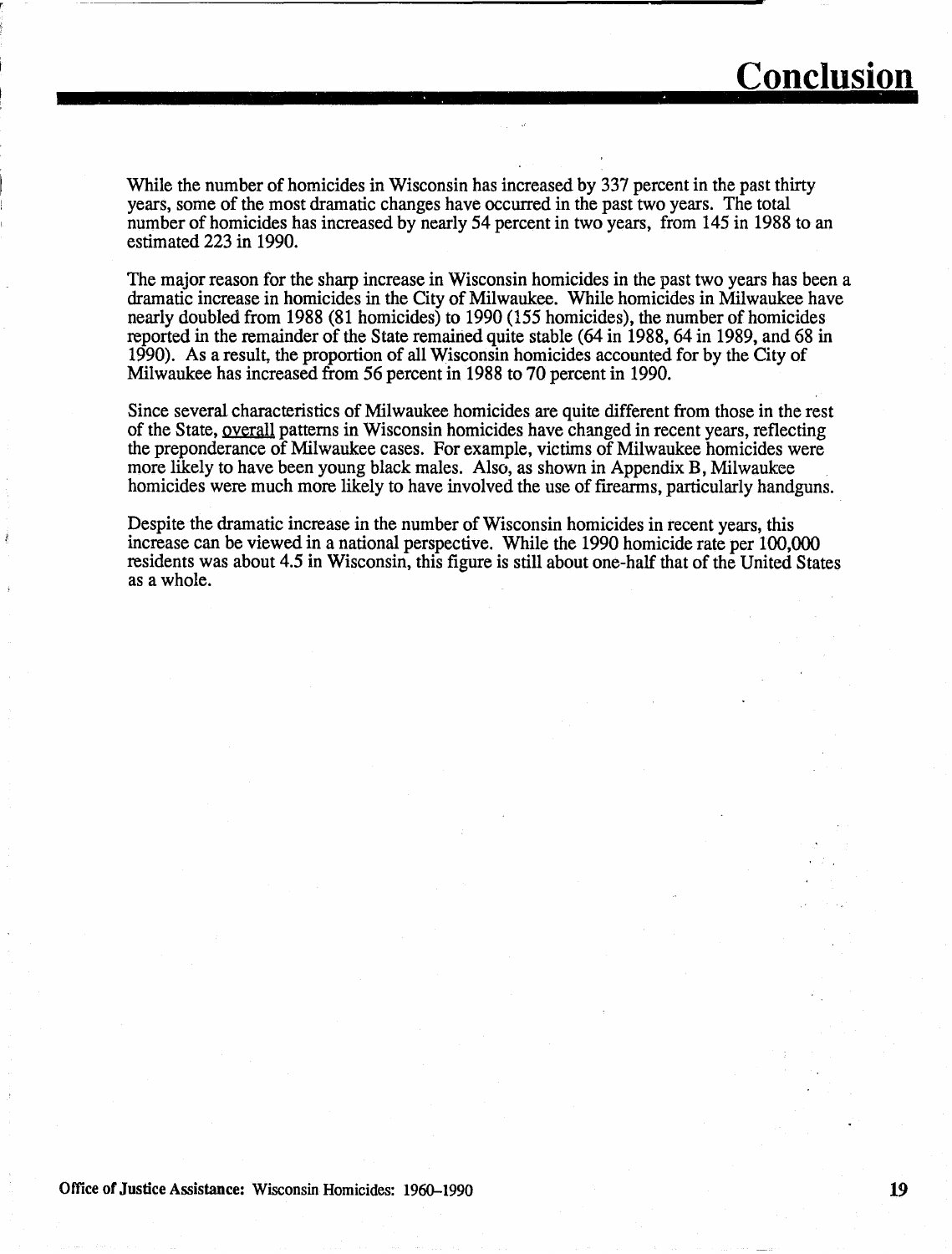### Appendix A

**r** ---- - <sup>j</sup>

### **Homicides by County 1984-1990**

| County                                                       | 1984                | 1985           | 1986                             | 1987                   | 1988           | 1989               | 1990                                               | 1984-1990<br>Total        |  |  |
|--------------------------------------------------------------|---------------------|----------------|----------------------------------|------------------------|----------------|--------------------|----------------------------------------------------|---------------------------|--|--|
| <b>Adams</b><br>Ashland<br><b>Barron</b>                     | $2*$                |                | 1                                | $\mathbf 1$            | $\mathbf{1}$   | 1                  |                                                    | 3<br>2<br>$4*$            |  |  |
| Bayfield<br><b>Brown</b>                                     | 3 <sup>1</sup>      | $\overline{2}$ | 4                                | 3                      | 5              | $\overline{2}$     | 3                                                  | 3<br>22                   |  |  |
| <b>Buffalo</b><br><b>Burnett</b><br>Calumet                  |                     | $\mathbf{1}$   |                                  | 1                      |                |                    |                                                    | 2                         |  |  |
| Chippewa<br>Clark                                            | 2                   |                |                                  |                        | $1$ .          | 1                  | 2                                                  |                           |  |  |
| Columbia<br>Crawford                                         |                     |                |                                  |                        | 3              | $\overline{2}$     |                                                    | 5                         |  |  |
| Dane<br>Dodge<br>Door                                        | $7*$                | 5<br>1         | 6                                | 6<br>$\mathbf{1}$<br>1 | 7              | 12<br>$\mathbf{1}$ | 5<br>$\boldsymbol{2}$<br>$\overline{2}$            | 48*<br>6<br>5             |  |  |
| Douglas<br>Dunn<br>Eau Claire                                |                     | $\mathbf{1}$   | $1*$<br>3                        | $\overline{1*}$<br>1   |                | $\mathbf{1}$       | $\mathbf{1}$                                       | $5*$                      |  |  |
| Florence<br>Fond du Lac                                      | 1<br>$\overline{2}$ | 1              |                                  |                        | 1              |                    | $\overline{\mathbf{3}}$                            | 7                         |  |  |
| Forest<br>Grant<br>Green<br>Green Lake<br>Iowa               |                     | $\frac{2}{1}$  | $\overline{2}$                   | $\mathbf 1$            |                | $\mathbf{1}$       | $\mathbf 1$                                        | 4<br>0<br>$\bf{0}$        |  |  |
| Iron<br><b>Jackson</b>                                       | $\overline{2}$      |                |                                  |                        |                | 2                  |                                                    | 3                         |  |  |
| Jefferson<br>Juneau<br>Kenosha                               | 2<br>12             | 6              | $\mathfrak{D}$<br>$6\phantom{1}$ | $\mathbf{1}$<br>4      | $\overline{4}$ | $\mathbf 1$<br>6   | $\overline{\mathbf{3}}$<br>$\overline{\mathbf{5}}$ | 5<br>43                   |  |  |
| Kewaunee<br>La Crosse<br>Lafayette                           | $\mathbf{1}$        | 5              | $\overline{2}$                   | 1<br>$\overline{4}$    | $\mathbf{1}$   |                    | $\mathbf{1}$                                       | $\overline{2}$<br>13      |  |  |
| Langlade<br>Lincoln                                          | $\mathbf{1}$        | $\mathbf{1}$   |                                  |                        | 1              |                    |                                                    | $\overline{2}$            |  |  |
| Manitowoc<br>Marathon<br>Marinette<br>Marquette<br>Menominee | 3                   | $\overline{2}$ | 1                                | $\frac{6}{2}$          | 1<br>1         |                    | $\mathbf{1}$                                       | 12<br>4<br>$\overline{2}$ |  |  |

'I

I

I ,., ... '.... .. ~"' .. l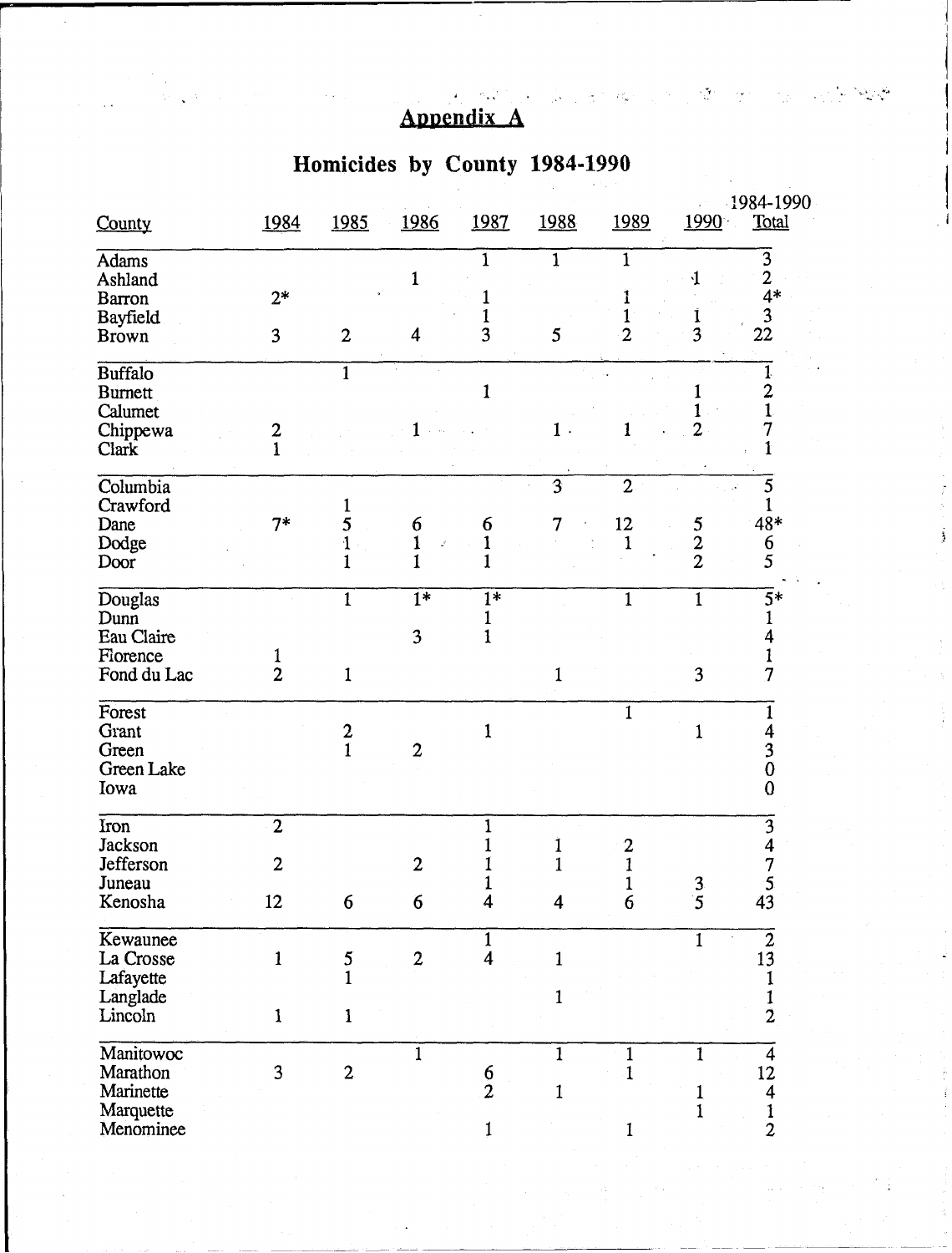|                                                           | 1984                             | 1985                                     | 1986                         | 1987            | 1988                                              | 1989                          | 1990                         | Total                                           |
|-----------------------------------------------------------|----------------------------------|------------------------------------------|------------------------------|-----------------|---------------------------------------------------|-------------------------------|------------------------------|-------------------------------------------------|
| Milwaukee<br>Monroe                                       | 44<br>$\overline{2}$             | $\overline{71}$<br>1                     | $\overline{89}$<br>1         | $\overline{95}$ | $\overline{85}$                                   | 118<br>$\mathbf{1}$           | 158<br>4                     | $\overline{660}$<br>9                           |
| Oconto<br>Oneida<br>Outagamie                             | $\mathbf{1}$<br>$\overline{2}$   | $\overline{c}$                           | 3                            | $\mathbf 1$     | 3                                                 | $\mathbf{2}$                  | $\mathbf{1}$<br>$\mathbf{1}$ | $\mathbf{1}$<br>$\overline{\mathbf{4}}$<br>11   |
| Ozaukee<br>Pepin                                          | $\overline{2}$                   | $\overline{2}$                           |                              | $\overline{1}$  |                                                   | $\mathbf{1}$                  | $\mathbf{1}$                 | $\overline{7}$<br>$\boldsymbol{0}$              |
| Pierce<br>Polk<br>Portage                                 | $\mathbf{1}$                     | 4<br>$\mathbf{1}$                        | $\mathbf{1}$                 | $\overline{2}$  | $\mathbf{1}$                                      | $\mathbf{1}$<br>$\mathbf{1}$  | $\mathbf{1}$<br>$\mathbf{1}$ | $\frac{2}{6}$<br>6                              |
| Price<br>Racine<br>Richland                               | $\overline{2}$                   | $\mathbf{1}$<br>$\boldsymbol{6}$<br>$2*$ | $\overline{7}$               | 8               | $\overline{1}$<br>8                               | $\overline{7}$<br>$\mathbf 1$ | $\overline{1}$<br>11         | $\overline{3}$<br>49<br>$3*$                    |
| Rock<br><b>Rusk</b>                                       | $\frac{3}{2}$                    | $\overline{2}$                           | 6                            | $\overline{2}$  | 3                                                 | $\overline{2}$                | $\mathbf{1}$                 | 19<br>$\boldsymbol{2}$                          |
| St. Croix<br>Sauk<br>Sawyer                               | $\mathbf{1}$<br>$\overline{2}$   |                                          | 3                            | $\mathbf{1}$    | $\mathbf{1}$<br>$\mathbf{1}$                      | $\mathbf{1}$                  | $\mathbf{1}$                 | $\overline{3}$<br>$\frac{6}{2}$                 |
| Shawano<br>Sheboygan                                      | $\mathbf{1}$                     | $\overline{2}$                           | $\overline{2}$               |                 | $\overline{c}$                                    |                               | 1<br>$\mathbf{1}$            | $\overline{6}$                                  |
| Taylor<br>Trempealeau<br>Vernon                           | $\overline{2}$                   | $\overline{2}$<br>$\mathbf{1}$           | $\overline{2}$               | $\overline{1}$  | $\mathbf{1}$                                      | $\mathbf{1}$                  |                              | $\begin{array}{c} 7 \\ 2 \\ 4 \end{array}$      |
| Vilas<br>Walworth                                         | $\frac{2}{1}$                    |                                          | $\frac{1}{1}$                | $\frac{2}{2}$   |                                                   | $\mathbf{1}$                  | $\overline{2}$               | $\frac{7}{2}$                                   |
| Washburn<br>Washington<br>Waukesha<br>Waupaca<br>Waushara | $\frac{2}{1}$<br>$\mathbf{1}$    | $\frac{2}{3}$                            | $\mathbf 1$<br>$\frac{2}{2}$ | $\frac{5}{5}$   | $\boldsymbol{2}$<br>$\mathbf{1}$<br>$\frac{3}{2}$ | $\mathbf{1}$                  | $\mathbf{1}$<br>$\mathbf{1}$ | $\overline{3}$<br>13<br>13<br>6<br>$\mathbf{1}$ |
| Winnebago<br>Wood                                         | $\overline{4}$<br>$\overline{2}$ | $\overline{2}$                           | $\overline{1}$               | $\frac{2}{2}$   | $\overline{3}$                                    | $\overline{2}$                | $\overline{1}$               | $\overline{13}$<br>6                            |
| <b>State Total</b>                                        | 117                              | 136                                      | 153                          | 170             | 145                                               | 177                           | 223                          | 1,121                                           |

\*Estimates based upon partial data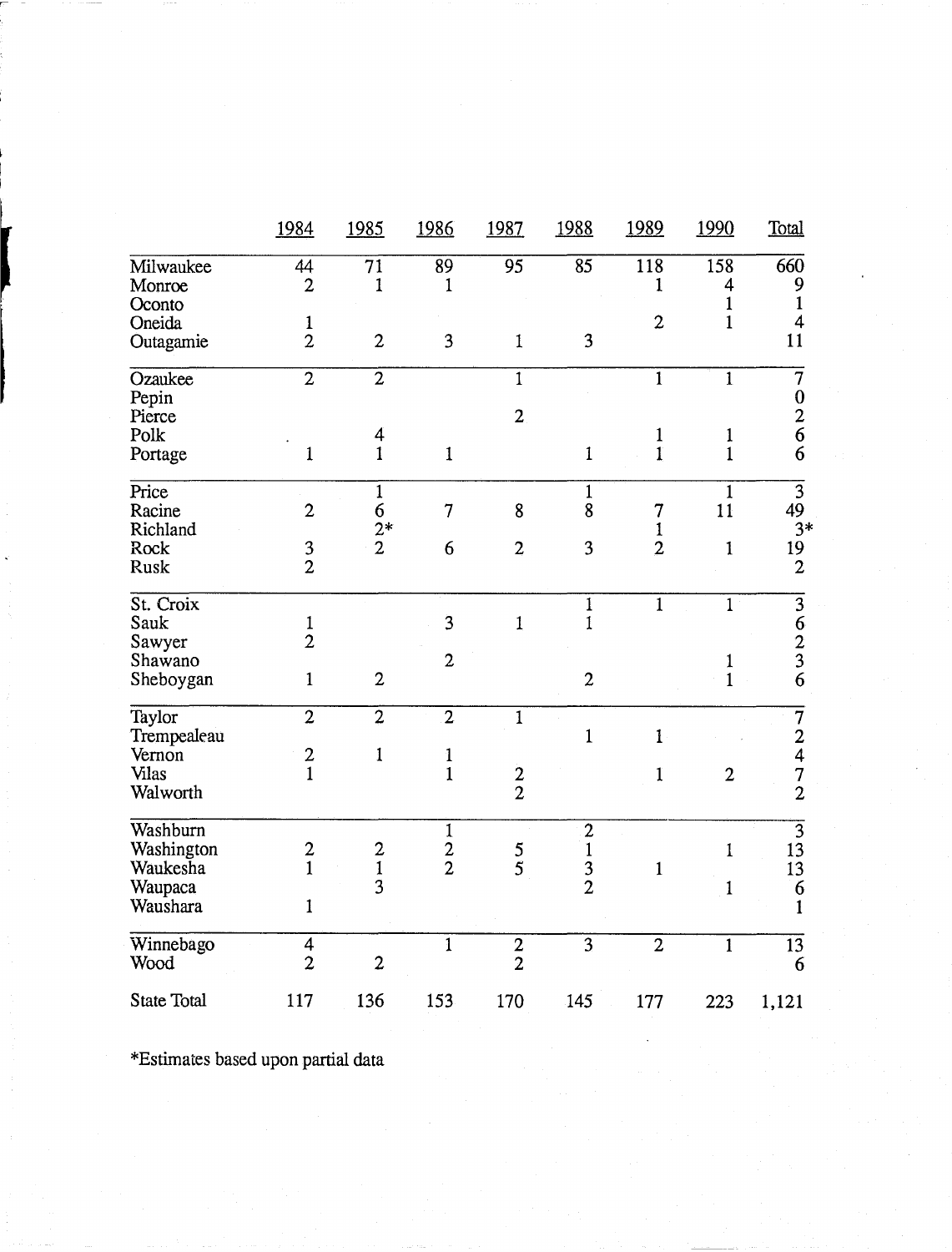### Appendix B

Weapon Use in Homicides - Outside City of Milwaukee 1984-1990

|                      | 84-88<br>Percent<br>Number |          |     | 89-90<br>Number Percent | TOTAL<br>Number<br>Percent |       |  |
|----------------------|----------------------------|----------|-----|-------------------------|----------------------------|-------|--|
| Handgun              | 108                        | 30.9%    | 38  | 29.0%                   | 146                        | 30.4% |  |
| <b>Other Firearm</b> | 72                         | 20.6%    | 25  | 19.1%                   | 97                         | 20.2% |  |
| Cutting              | 81                         | 23.2%    | 20  | 15.3%                   | 101                        | 21.0% |  |
| <b>Blunt</b>         | 27                         | 7.7%     | 10  | 7.6%                    | 37                         | 7.7%  |  |
| Personal             | 20                         | 5.7%     | 16  | 12.2%                   | 36<br>$\bullet$            | 7.5%  |  |
| All Other            | <u>41</u>                  | $11.7\%$ | 22  | 16.8%                   | 63                         | 13.1% |  |
| TOTAL                | 349                        | 99.8%    | 131 | 100%                    | 480                        | 99.9% |  |

### Weapon Use - City of Milwaukee 1984-1990

|               | 84-88<br>Number | Percent | Number Percent | 89-90 | TOTAL<br>Number Percent |       |
|---------------|-----------------|---------|----------------|-------|-------------------------|-------|
| Handgun       | 149             | 39.8%   | 132            | 49.4% | 281                     | 43.8% |
| Other Firearm | 48              | 12.8%   | 46             | 17.2% | 94                      | 14.6% |
| Cutting       | 102             | 27.3%   | 40             | 15.0% | 142                     | 22.1% |
| <b>Blunt</b>  | 13              | 3.5%    | 15             | 5.6%  | 28                      | 4.4%  |
| Personal      | 27              | 7.2%    | 15             | 5.6%  | 42                      | 6.5%  |
| All Other     | 35              | 9.4%    | <u>19</u>      | 7.1%  | <u>54</u>               | 8.4%  |
| <b>TOTAL</b>  | 374             | 100%    | 267            | 9.9%  | 641                     | 99.8% |

22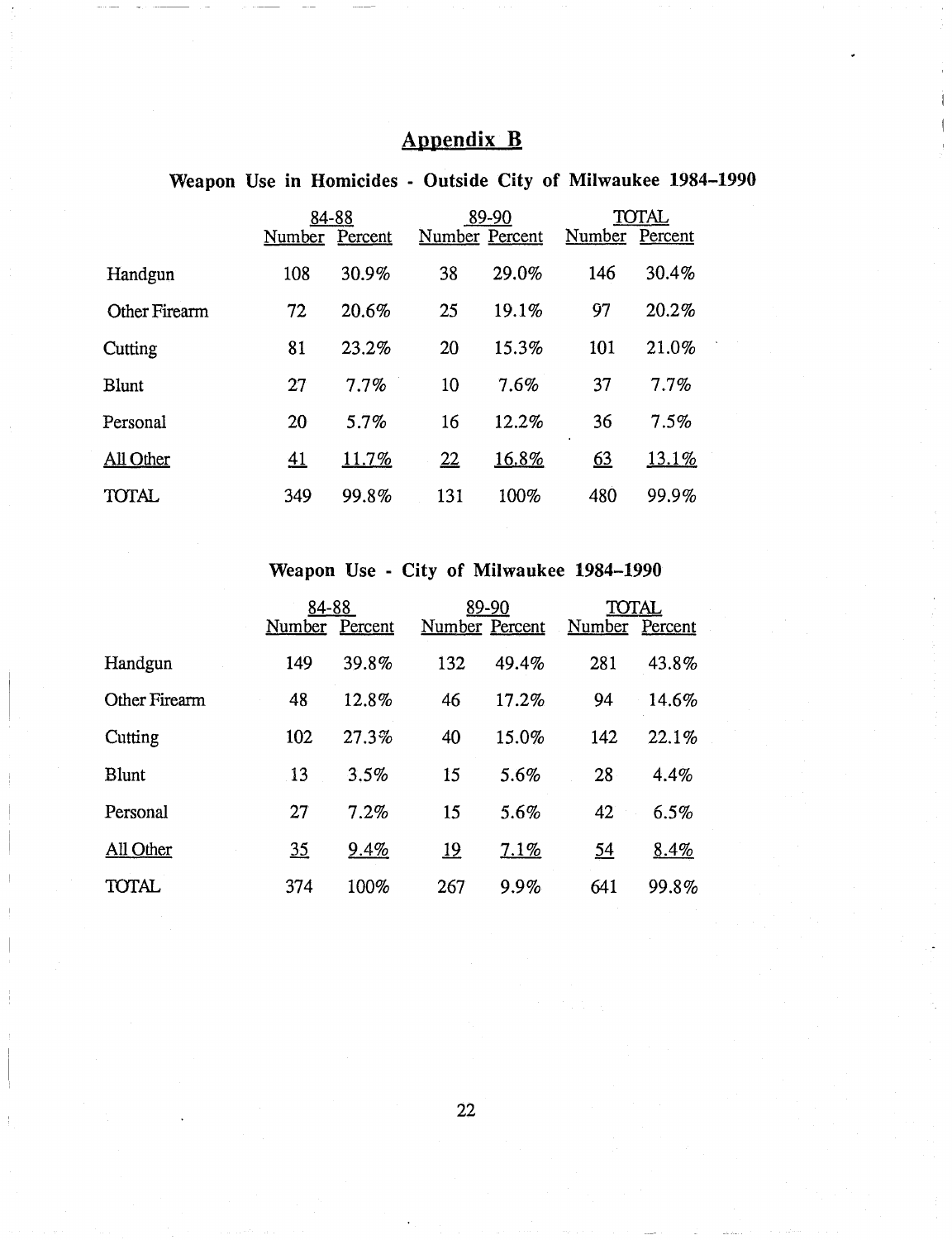### **Appendix C**

#### **Relationship of Homicide Victim to Offender**  <sup>I</sup>**Outside City of Milwaukee 1984-1990**

|               | 84-88<br>Number | Percent | 89-90<br>Number | Percent | Total<br><u>Number</u> | Percent |
|---------------|-----------------|---------|-----------------|---------|------------------------|---------|
| Spouse/Ex     | 64              | 22.9%   | 37              | 33.0%   | 101                    | 25.8%   |
| Other Family  | 60              | 21.5%   | 30              | 26.8%   | 90                     | 23.0%   |
| Friend / Acq. | 115             | 41.2%   | 34              | 30.3%   | 149                    | 38.1%   |
| Stranger      | 40              | 14.3%   | 11              | 9.8%    | 51                     | 13.0%   |
| Unknown       | $\overline{20}$ |         | <u> 19</u>      |         | 89                     |         |
| TOTAL         | 349             | 99.9%   | 131             | 99.9%   | 480                    | 99.9%   |

### **Relationship of Homicide Victim to Offender City of Milwaukee 1984-1.990**

|               |                | 84-88 | 89-90          |          | Total      |         |  |
|---------------|----------------|-------|----------------|----------|------------|---------|--|
|               | Number Percent |       | Number Percent |          | Number     | Percent |  |
| Spouse/Ex     | 46             | 14.5% | 33             | 17.3%    | 79         | 15.6%   |  |
| Other Family  | 27             | 8.5%  | 9              | 4.7%     | 36         | 7.1%    |  |
| Friend / Acq. | 179            | 56.4% | 101            | $-53.1%$ | 280        | 55.2%   |  |
| Stranger      | 65             | 20.5% | 47             | 24.7%    | 112        | 22.0%   |  |
| Unknown       | 57             |       | 77             |          | <u>134</u> |         |  |
| <b>TOTAL</b>  | 374            | 99.9% | 267            | 99.8%    | 641        | 99.9%   |  |

23